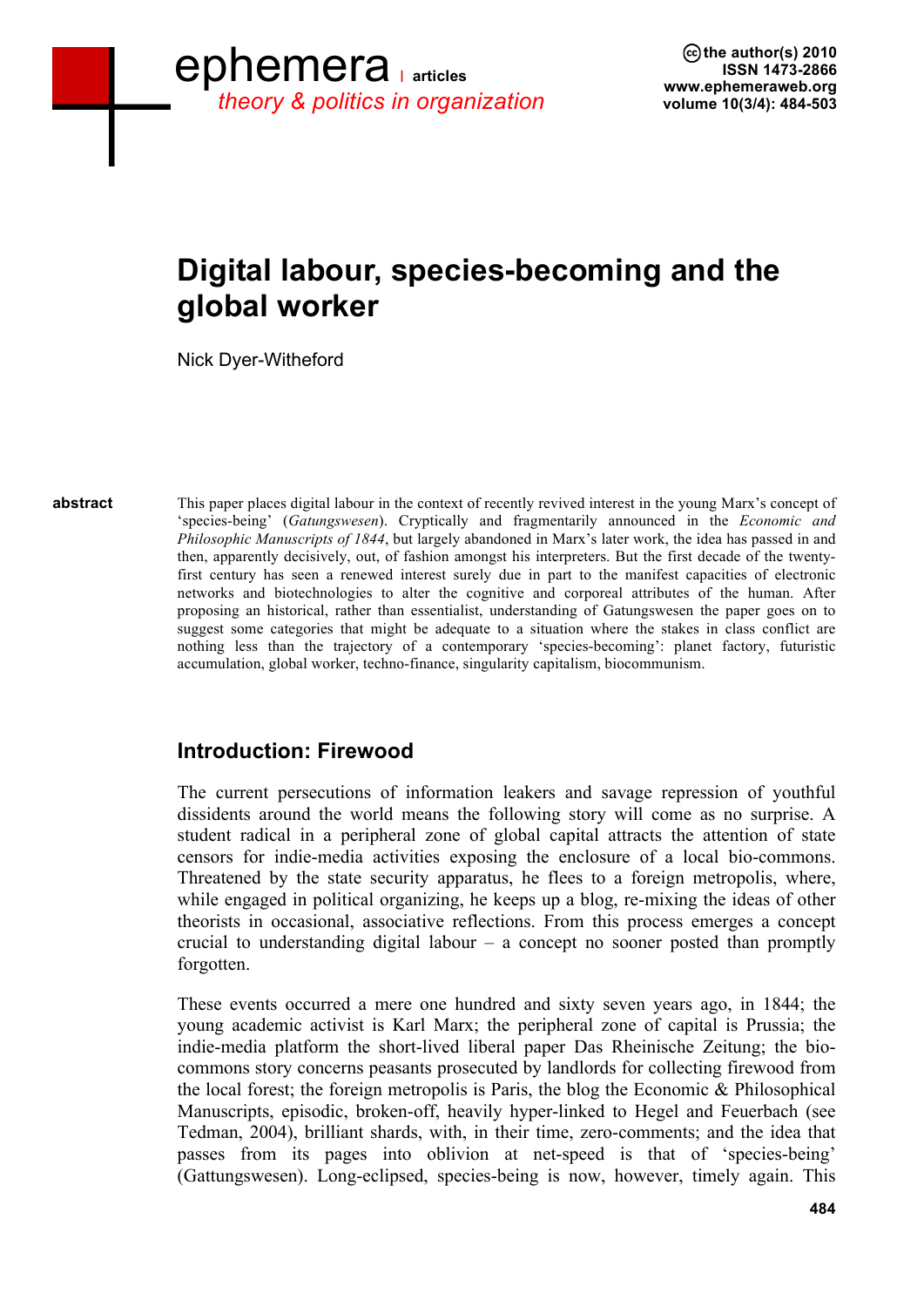paper discusses why this revival is relevant to the topic of digital labour, and then, building on a revisited version of Gattungswesen, proposes some further analytic categories with which to situate such labour: the planet factory, futuristic accumulation, global worker, techno-finance, singularity capitalism, biocommunism.

### **Species-becoming in the planet factory**

In the Manuscripts Marx says that private ownership of the means of production imposes on humans a four-fold alienation: from the process of production, from its products, from other producers, and from their species-being (see Ollman, 1971: 138). While the first three stages of this process have been subject to extensive exegesis, the last, the fourth alienation, is neglected. In the Manuscripts, its discussion is cryptic, fugitive, tantalizing. It is, however, clear that Marx did not mean simply human existence as a biologically reproductive group. Species-being is rather the capacity to collectively transform this natural basis, making 'life activity itself an object of will and consciousness' (Marx, 1964: 67). Witnessing the titanic processes of nascent factory capitalism Marx describes species-being as manifested in the cooperative organization of labour, the increasing power of humans to affect their natural environment, the emancipation of women, the formation of metropolii, and the application of science and technology not only to industry but to the very 'forming of the five senses' (1964: 112, 129, 134, 141).

Having introduced Gattungswesen in the Manuscripts, Marx shortly thereafter abandoned it, except for fleeting mentions in Grundrisse and Capital. Because the Manuscripts were not published until 1932, species-being never entered the Leninist lexicon. It was, however, enthusiastically embraced by Marcuse (1972) and Lukacs (1978). No sooner had species-being been resurrected by the Frankfort School, however, than it was repudiated by Althusser (1969), for whom the idea lay on the wrong side of the epistemological chasm between early, immature, and late, scientific Marxism. It reeked of essentialism and teleology. Question of species-being, of the relations of the human to the 'hedgehog, dragonfly, rhododendron' were a philosophic trap, belonging to separate theoretical universe than the proper Marxist concepts of 'the mode of production, productive forces…the relations of production…determination in the last instance by the economy…and so on and so forth' (Althusser, 2003: 279, 264) This verdict, resonating so strongly with the post-structural critique of 'man,' held sway for some time.

In the last decade, however, the concept has drawn renewed comment from Gayatri Spivak (1999), David Harvey (2000), Jason Read (2003), Paolo Virno (2004), Eugene Thacker (2005), and, more obliquely, Melinda Cooper (2008) and others. Ideas do not fall from the sky; this sudden burst of Gattungswesen chatter is not coincidental, but conjunctural – a Mayday signal, perhaps. If in 1844 we had the factory, and in the mid  $20<sup>th</sup>$  century the social factory of Fordism, now we have the factory planet – or the planet factory, a regime that subsumes not just production, consumption, and social reproduction (as in Fordism), but life's genetic and ecological dimensions.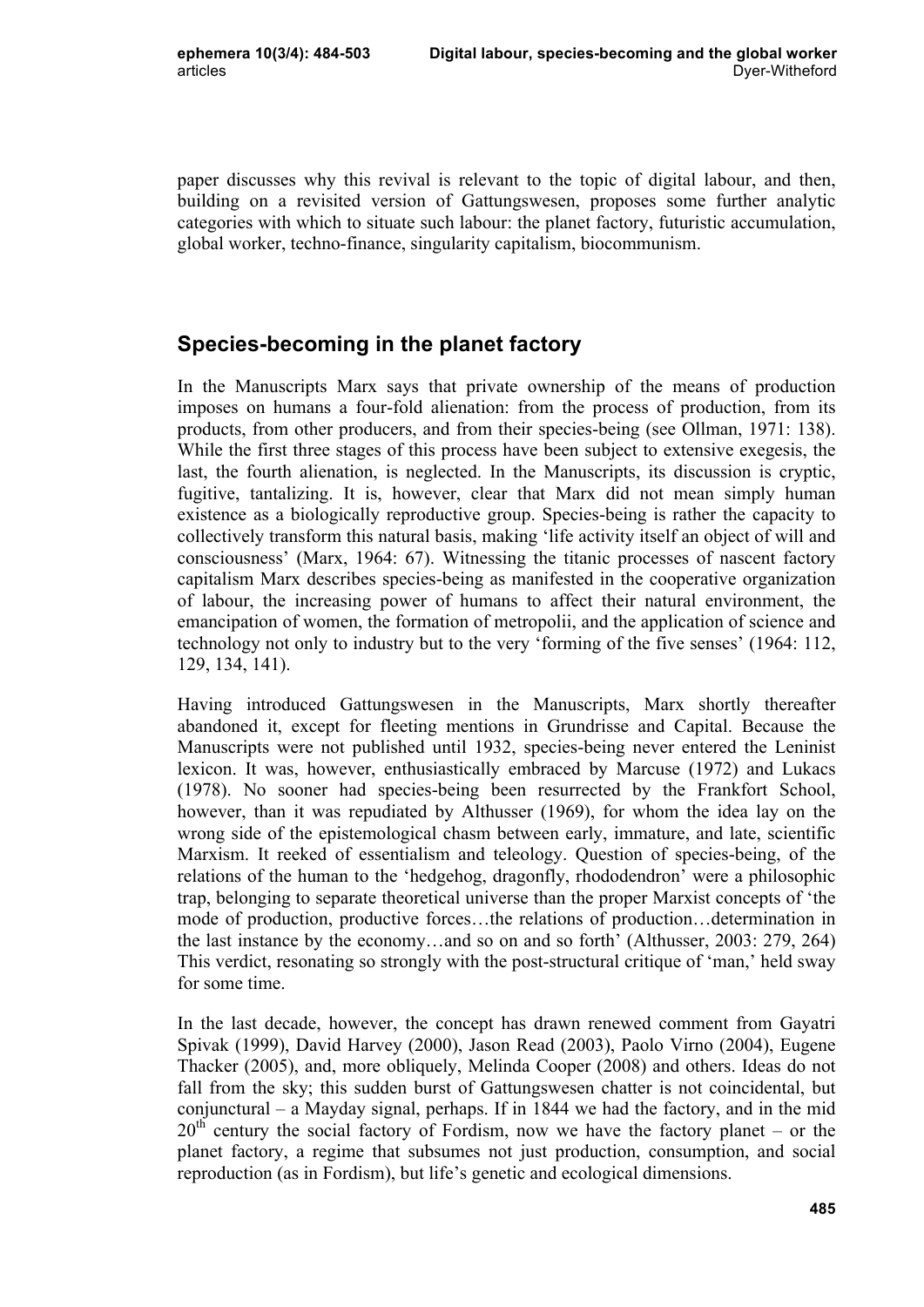This is most immediately apparent in the ecological register. In a essay on climate change, 'Humanity's Meltdown', Marxist urbanist Mike Davis (2008), reports a unanimous decision by the twenty-one member Stratigraphy Commission of the Geological Society of London, to affirm that humanity is now in the era of the 'Anthropocene', an epoch defined by the emergence of urban-industrial society as a geological force. The Commission tracks 'mass extinctions, speciation events, and abrupt changes in atmospheric chemistry' recorded in the earth's sedimentary strata. On the basis of this evidence, it determined that the Holocene, the interglacial span of stable climate that saw the emergence of agriculture and urban civilization, was over, and Earth had entered 'a stratigraphic interval without close parallel in the last several million years.' In addition to the buildup of greenhouse gases, they cited human landscape transformations, agricultural monocultures, acidification of the oceans, global species migrations and the destruction of biota, factors resulting in 'a distinctive contemporary biostratigraphic signal'. These human-induced effects are, the Commission observed, permanent, as future evolution will take place from surviving (and frequently anthropogenically relocated) stocks. Davis spells out the conclusion: 'Evolution itself has been forced into a new trajectory.'

Information technologies, the product of digital labour, should, I suggest, also be understood as part of this radical change, both as contributors to the overall, earthaltering scale of industrial activity, but also in more specific ways. In production, capital's long march to automate has proceeded from the assembly line to supercomputers and robots that scuttle awkwardly towards the contested status of 'artificial intelligence'. In circulation, digital communications create both virtual territories for 'second lives' and pop-up perceptual guides and filters for this one. In social reproduction, biotechnologies – inextricably dependent on computerization for genesequencing and bioinformatics – already offer screening and selection processes, and, in conjunction with a booming neuro-pharmaceuticals industry, promises cognitive, affective and physical augmentation. And this accelerated genetic manipulation is part of a managed reproduction of nature in which, for example, drought resistant plants, Enviro-pigs, and Franken-salmon are all part of comprehensive geo-engineering strategies by which we, or some of us, may ride out climate change.

Digital labour now includes the creation by biotechnologist Craig Venter and his research team of 'Synthia', a bacterium with a genome designed and created from chemicals, with distinctive strings of DNA implanted to prove that is not a natural object, spelling out, in code, a website address, the names of the researchers at the company Synthetic Genomics, and apt quotations such as 'What I cannot build, I cannot understand' (Singer, 2010: 21). This is the moment Marx intersects with Foucault (1984) and capital becomes a regime of 'biopower' (Hardt & Negri, 2000). Rhododendrons are spliced with frog genes to increase the harvest of flower plantations, hedgehogs are prized inhabitants of bioprospected megadiversity zones, and the Pentagon designs dragonfly-like insectoid bomb-sniffer robots. In Capital, Marx (1973: 104) notes that the concept of 'labour' only became thinkable once capitalist mechanization and marketization homogenized or abstracted a range of work or trades smith, cooper, weaver – so that they could be theorized as sharing an identity, being made of the same 'stuff'. Today, 'life itself', abstracted as information, becomes a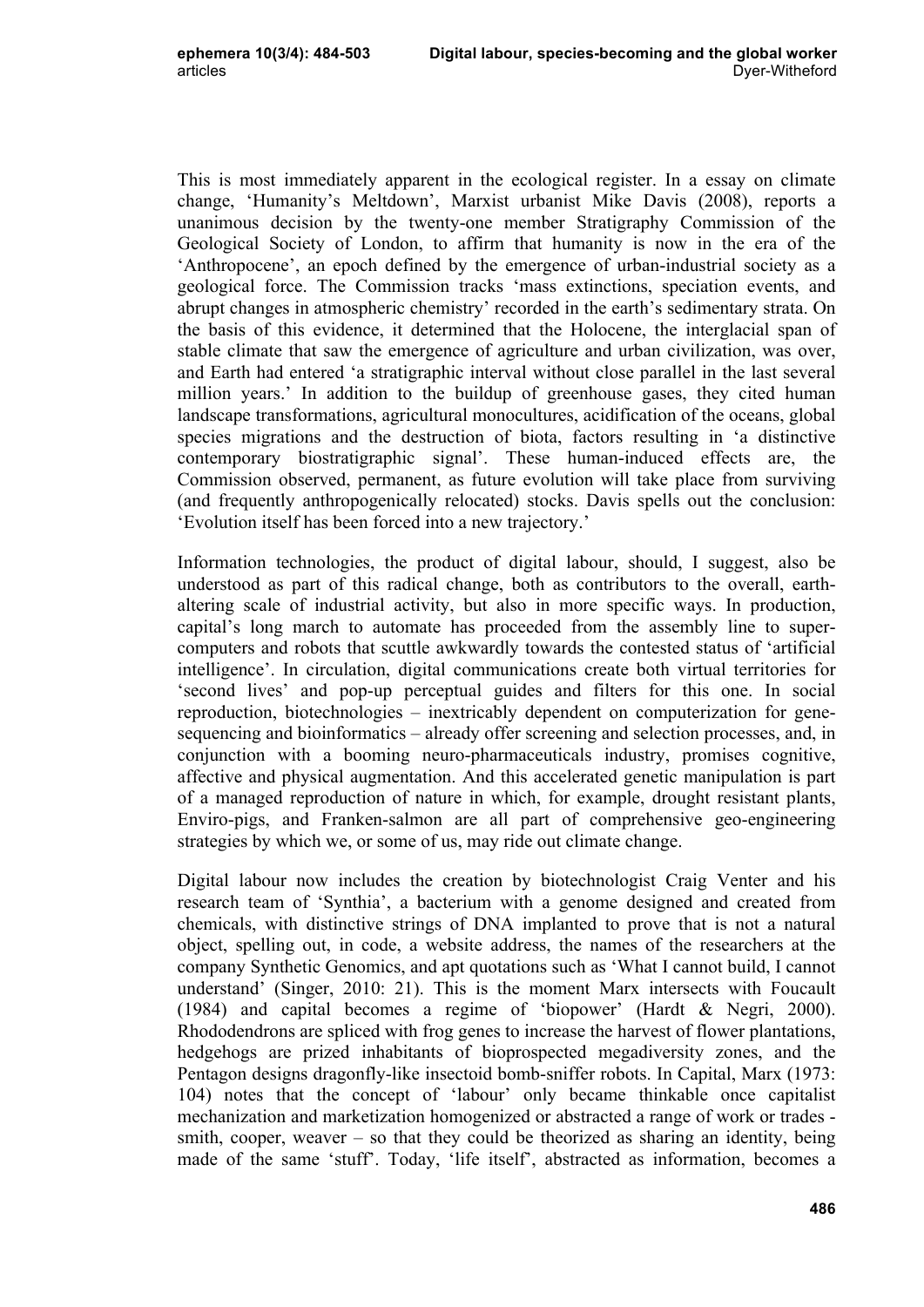productive force: species-being becomes theorize-able not as some human essence or destiny, but because capital has made it a real abstraction.

In this context we return to the Manuscripts, where as Donna Haraway (2008: 323) remarks Marx is 'both at his most humanist and at the edge of something else'. Gattungswesen might really better termed 'species-becoming', the activity of a species whose only 'essence' is its historical plasticity. 'Labour' is humanity's paradoxical antiessential essence, its natural ability to change its nature. Gattungswesen can be thought of as the emergent capacity of a human collectivity to identify, assemble and alter itself – to be a species not only in itself, but for itself and also transforming itself, directing its own evolution. Marx's account warns against apocalyptic or euphoric views of this; it reminds us that humans have always made themselves by a series of grafts, symbioses and prostheses with tools, nutrients, and altered landscapes, so that, as Katherine Hayles put it, 'we have always been post human' (1999: 278-9). But it is also a critique of this process. For Marx understands the unfolding of species-being as determined by class and conflict. Alienation, the central problematic of the Manuscripts, is not an issue of estrangement from a normative, natural condition, but rather of who, or what, controls collective self-transformation. It is the concentration of this control in a sub-section of the species, a clade or class of the species–who then acts as gods (albeit possibly incompetent gods) – to direct the trajectory of the rest.

## **Futuristic accumulation**

In the Manuscripts Marx observes that scientific activity, even when apparently pursued in isolation, is a manifestation of 'communal activity, and communal mind' (1964: 137). The collective character of science and technological innovation are repeated themes in his later work, from the 'fragment on machines' in Grundrisse (1973: 690- 712), with its famous allusion to 'general intellect', to Capital's account of 'all scientific work, all discovery and invention' as 'universal labour' brought about 'partly by the cooperation of men now living, but partly also by building on earlier work' (1981: 199). Today the expropriation of general intellect and universal labour are the basis for the alienation of species-being in a process I call 'futuristic accumulation'.

Futuristic accumulation is the commodification of publicly created scientific knowledge, which via copyright and patent, is privatized as intellectual property for the extraction of monopolistic technological rents. Its central site is the research university, whose entrainment to business gradually evolved over the late nineteenth and twentieth centuries in both Europe and North America but reached a watershed in the United States' mobilization of university knowledge for atomic weapons, cryptography, ballistics and military projects by the United States during the Second World War. This process, intensified in the Cold War, directly linked academy and industry.

In his study of contemporary 'technocapitalism' Luis Suarez-Villa (2009) describes the emergence this new modality of accumulation. The 'massification of higher education' created a reservoir of publicly funded knowledge, and an infrastructure of laboratory facilities supported by communication systems, into which corporations could tap. A growing emphasis on applied technological research was matched by increasingly overt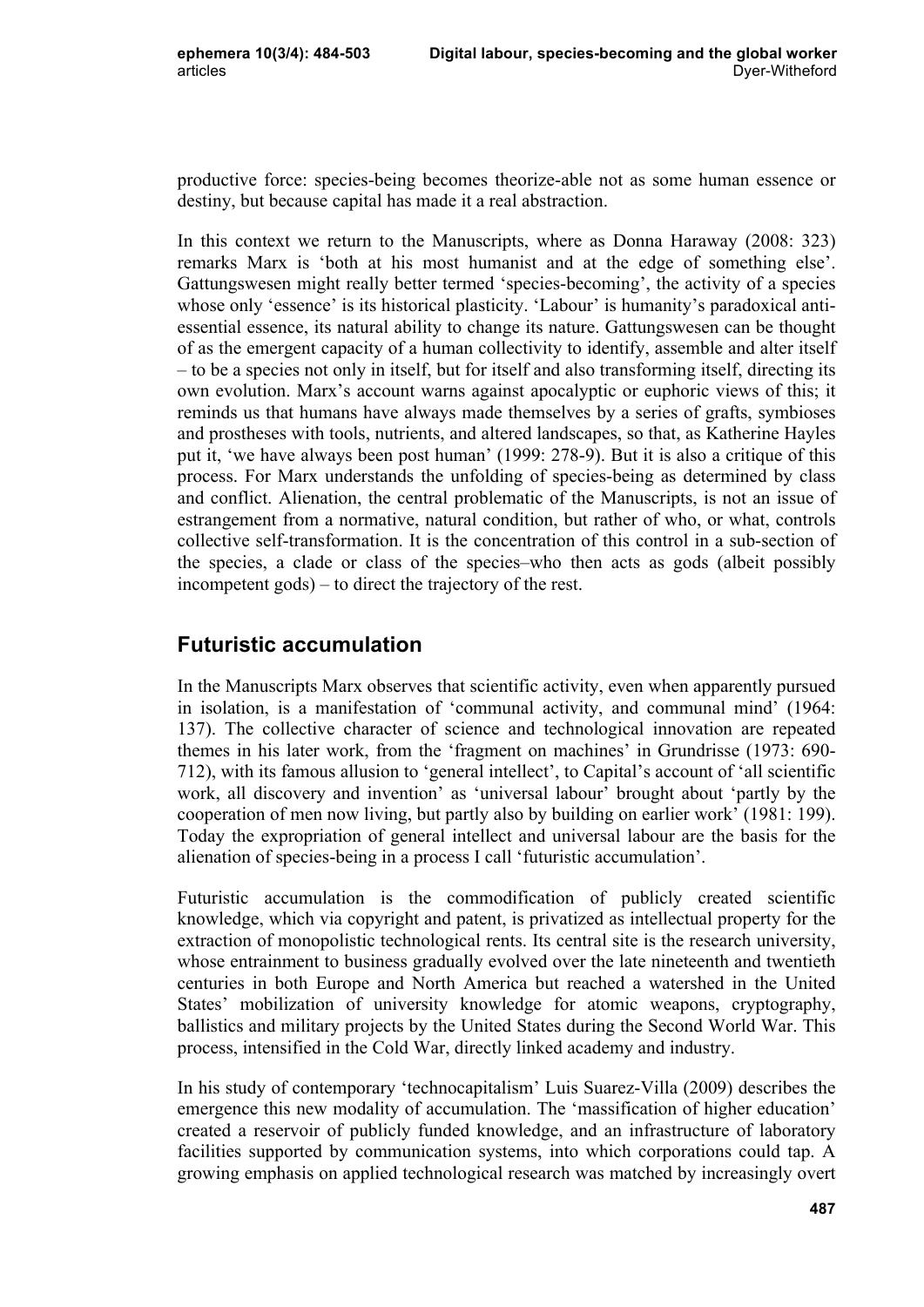forms of corporate university partnership, and a steep rise in patenting by US corporations (which multiplied four fold in US in second half of twentieth century). This process began in the 1940s, but would only come to fruition several decades later when 'a critical mass of highly talented technologists with corporate experience had formed, based on numerous waves of university graduates in the sciences and engineering' (2009: 23).

Futuristic accumulation was, however, only fully activated as a capitalist strategy in the 1970s in response to the crisis of Fordism, when, in answer to competitive threats to its traditional areas of industrial supremacy, and to the Vietnam war-era cycle of domestic and international struggles, North American capital increasingly turned to the development of high-technologies. The most important moment, foundational for digital labour, was the development of the US commercial computing industry from the 1970s on. This was generated by the three way partnership between the Pentagon, top rank research universities such as Stanford and MIT, and defense industries. From this 'iron triangle' (Edwards, 1997: 44) computing knowledge flowed – mediated, ironically, by hacking and homebrew computing cultures that believed 'information wants to be free' – to entrepreneurial ventures in office software (e.g. Microsoft) and video-gaming (e.g. Atari), and the creation of Silicon Valley culture.

This crucial instance of academic-capital collaboration was followed by other moments ringing changes on the same theme. 'Biocapital' (Rajan, 2005) was incubated in the 1980s in the couplings of academic molecular biologists, biotechnology entrepreneurs and venture capital that bred gene-decoding companies, mining 'sequences that could be sold or licensed to pharmaceutical, chemical or agro-industrial companies' or adopting research regimes targeted to exploit the most lucrative medical markets (Suarez-Villa, 2009: 26). A decade later, in the 1990s, the explosion of Internet dot.coms was ignited by Netscape's commercialization of an academically developed technology, the web browser, and sustained by spin-offs from computing science departments. In all these moments, sectors of US capital acquired the rights to exploit innovations arising from publicly funded research.

This subordination of public science to private capital does not always go smoothly. The most famous apparent breakdown was the race to decode the human genome between the publicly funded Human Genome Project and Craig Ventner's company, Celera. This conflict has been variously narrated as triumph of agile private capital over stodgy state science (Shreeve, 2004) or as staunch defense of the public interest by academic researchers (Spufford, 2004). As Ronald Loeppky (2005) argues, however, such reportage overplays the conflict; despite the real hostility between the two projects, the public program was, he argues, ultimately as dedicated to placing genetic knowledge at the disposal of industry as the private one. The distinction was between research assisting capital in general, and the proprietorial claim of one specific capital.

Even such limited friction is rare. Far more representative are harmonious arrangements such as the \$500 million research consortium formed between British Petroleum and the University of California, for the Energy Biosciences Institute (EBI), which embeds corporate research on biotechnologically produced biofuels at the heart of Berkley campus despite manifest conflicts of interest (Herper, 2007) – a single example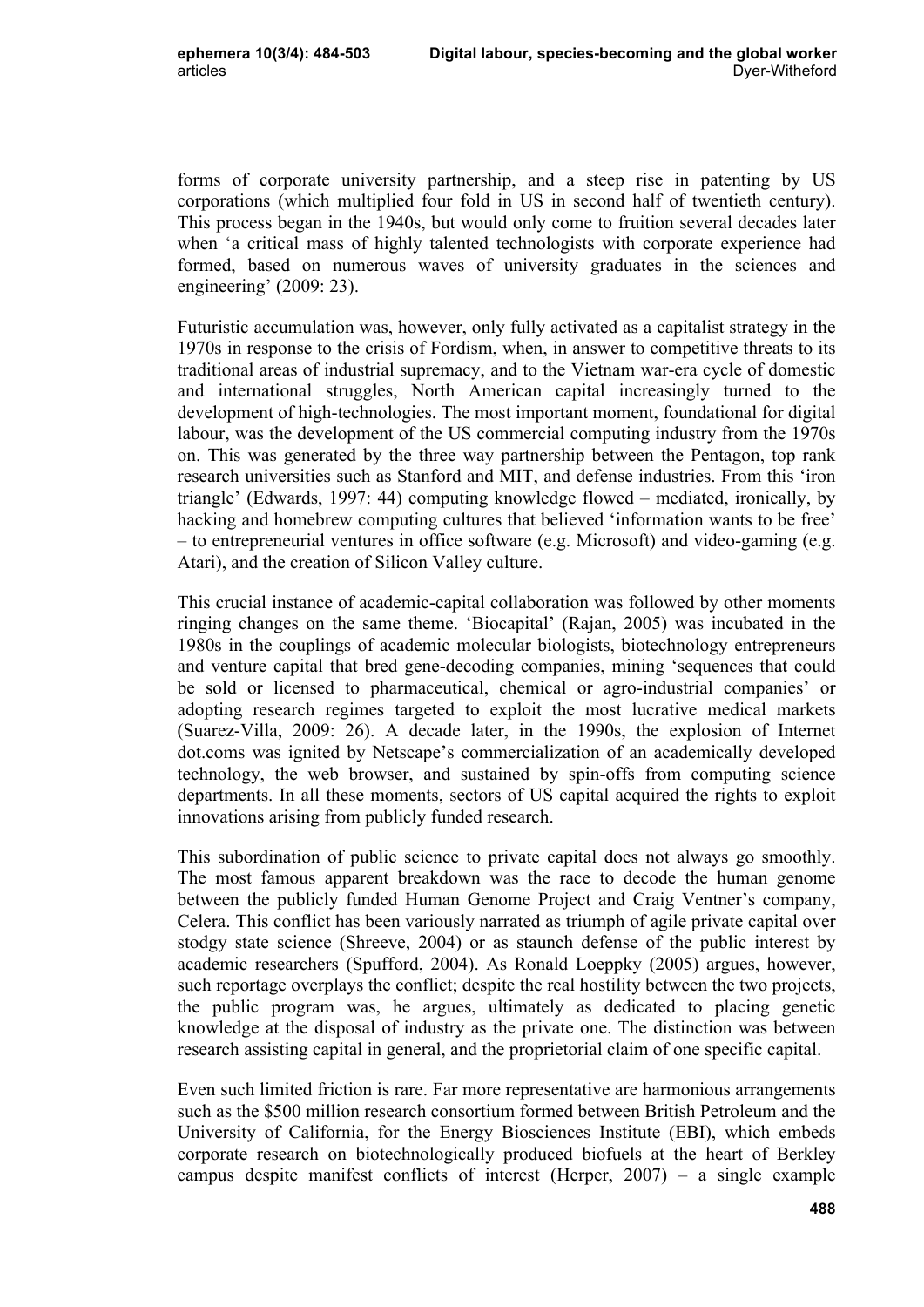nevertheless paradigmatic of a normalized range of research partnerships, campus research parks, academic-commercial knowledge transfers and spin-offs.

According to Suarez-Villa commercial 'experimentalism' now directs the emergence of 'critical masses of knowledge and…infrastructure' in 'fields that become emblematic of the twenty-first century', including 'every area of biotechnology, proteomics, genomics, biopharmaceuticals, and biomedicine, the nascent field of nanotechnology and all its innumerable future medical and mechanical applications, molecular computing, bioinformatics, and…biorobotics' (2009: 10). It brings with it a systematized orientation of research to the extraction of value, deploying analytic templates, incentives, and a 'permanent state of urgency'. It involves an acceptance of planned obsolescence; a blurring of boundaries between basic science and technological application; networks of 'contact, diffusion and transaction', social institutions of legitimation and individual subject formation (2009: 28). The scale of these processes is, he suggests, 'mega' – that is 'all encompassing'; they 'increasingly set the agenda for entire societies', with an 'intrusive reach' and 'scope and range' greater than, say, the nineteenth century factory or twentieth century mass production (2009: 16), but, 'like its predecessor, dynamizing the accumulation of capital by concocting means to seize it in ever faster and larger quantities' (2009: 19).

'Futuristic accumulation' suggests an analogy and contrast between this process and primitive accumulations, the process by which agrarian populations were, by enclosure, dispossessed from common lands to become a proletarian workforce. This laid the basis for capital's normal process of expanded reproduction in which the extraction of surplus value from workers proceeds through the buying and selling of labour power. Primitive accumulation and expanded reproduction are today ongoing processes: around the planet people continue to be displaced from the land by agribusiness and extractive industries into shanty towns, to work in industrial factories pouring out commodities of all sorts. But futuristic accumulation adds something new. It does not dispossess people from existing territories, but expropriates from them the emergent domains of life produced by advanced technoscientific innovations. These innovations deal with the basic building blocks of human existence, cognition, and biology, thought and the body: in exposing their deep structures digital labour create new territories–the genome and cyberspace. By imposing property rights on these scientific commons, capital commodifies and commands the evolution of life itself. This is the enclosure of the future, the alienation of species-becoming.

#### **Global worker**

The young Marx witnessed the industrial transformation of species-being in the factory workplace, in whose infernal labour process men, women and children alike were reduced to 'beasts' and 'machines' (1964: 70), as mechanization annihilated the craft skills of the artisanal worker and began to the formation of the 'mass worker'. To understand the informational metamorphoses of species-being, and the place of digital labour, we need another concept, that of the 'global worker'.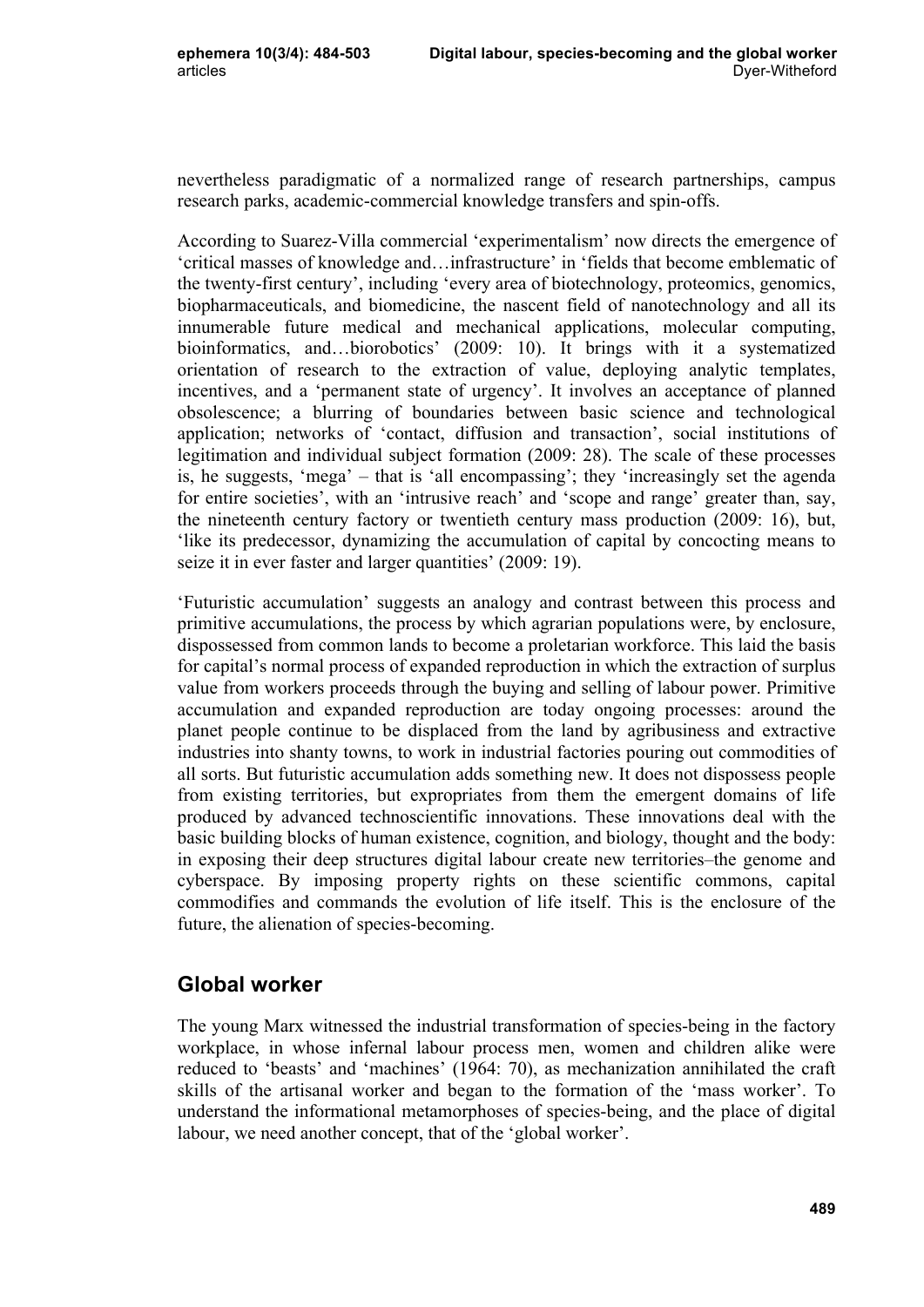Capitalism has always drawn on world-wide labours: the slave trade, super-exploited colonial workers, and peasantry of the periphery all attest to this usually brutal truth. What differs today however is the direct subsumption of global labour force under the wage form, in production systems that are increasingly integrated, flexible and mobile. The process begins historically in the late 1960s and 70s as part of the same crisis of profitability that spurred the futuristic accumulation of high technologies. To circumvent mass worker militancy and welfare state demands, North American and European corporations embarked large-scale off-shoring and out-sourcing, using innovations in communication and transportation to move production to Latin America, Eastern Europe and, most of all, Asia-where it can buy cheaper and unregulated labour power. The idea of a 'global working class', which a decade ago would have been dismissed as leftist phantasm, is attracting increasing attention (Baranov, 2003; Linden, 2008; Mason, 2007; Struna, 2009; Breathnach, 2010).

'Global worker' designates collective labour that is : i) internationalized by the worldscale expansion of capital, a process in whose long historical arc a turning point is the doubling of the available global labour-power occasioned by the 1989 fall of the socialist states; ii) variegated by an increasingly complex division of labour, conventionally termed 'the growth of the service sector' (Soubbotina, 2000), describable in Marxist terms as an expansion of employment in the spheres of circulation and social reproduction; iii) universalized by the inclusion of women--aka 'the feminization of work' (Morini, 2007), the growth of production centers outside the global north-west, and flows of migrant labour, all shattering the notion of a white, male working class; iv) connected, albeit to very differing degrees and with many stratifications, to digitalized communications systems – crude but telling indicators are the global count of two billion Internet users and five billion cell phones; v) precarious in its conditions, with a chronic insecurity underpinned by capital's access to a transcontinental reserve army of the unemployed, a surplus population whose task it is to survive in a state of readiness for work; iv) planet-changing in the effects of its labours, effects that, while historically cumulative, are only now becoming visible in global bio-crisis.

The global worker is not just an aggregate, the sum of all labours directly and indirectly mobilized by capital, a reckoning that could have been made at any time in the last three hundred years. What gives this abstraction a contemporary concreteness is its organizational form: the 'value chain'. Subject since the 1980s of a burgeoning managerial study, value chains (Porter, 1985) – also variously termed 'supply chains' (Tsing, 2009), 'commodity chains' (Gereffi & Korzeniewicz, 1994) and 'global production networks' (Henderson et al., 2002; Levy, 2008) – are institutionally and technologically linked sequences of labour-processes that 'add value' at every stage, from research and development to assembly and marketing, dispersed to locations around the planet calculated, in terms of production costs, resource availability, and proximity to markets, to maximize profits. Some sensitive analysts prefer to avoid the 'linear connotations' of 'chains' (Levy, 2008: 2), highlighting the 'intricate links – horizontal, diagonal as well as vertical – forming multi-dimensional, multi-layered lattices of economic activity' (Henderson et al., 2002: 442). The construction of value chains require organizational power and geographic reach of the sort generally only commanded by multinational corporations, often entails foreign direct investment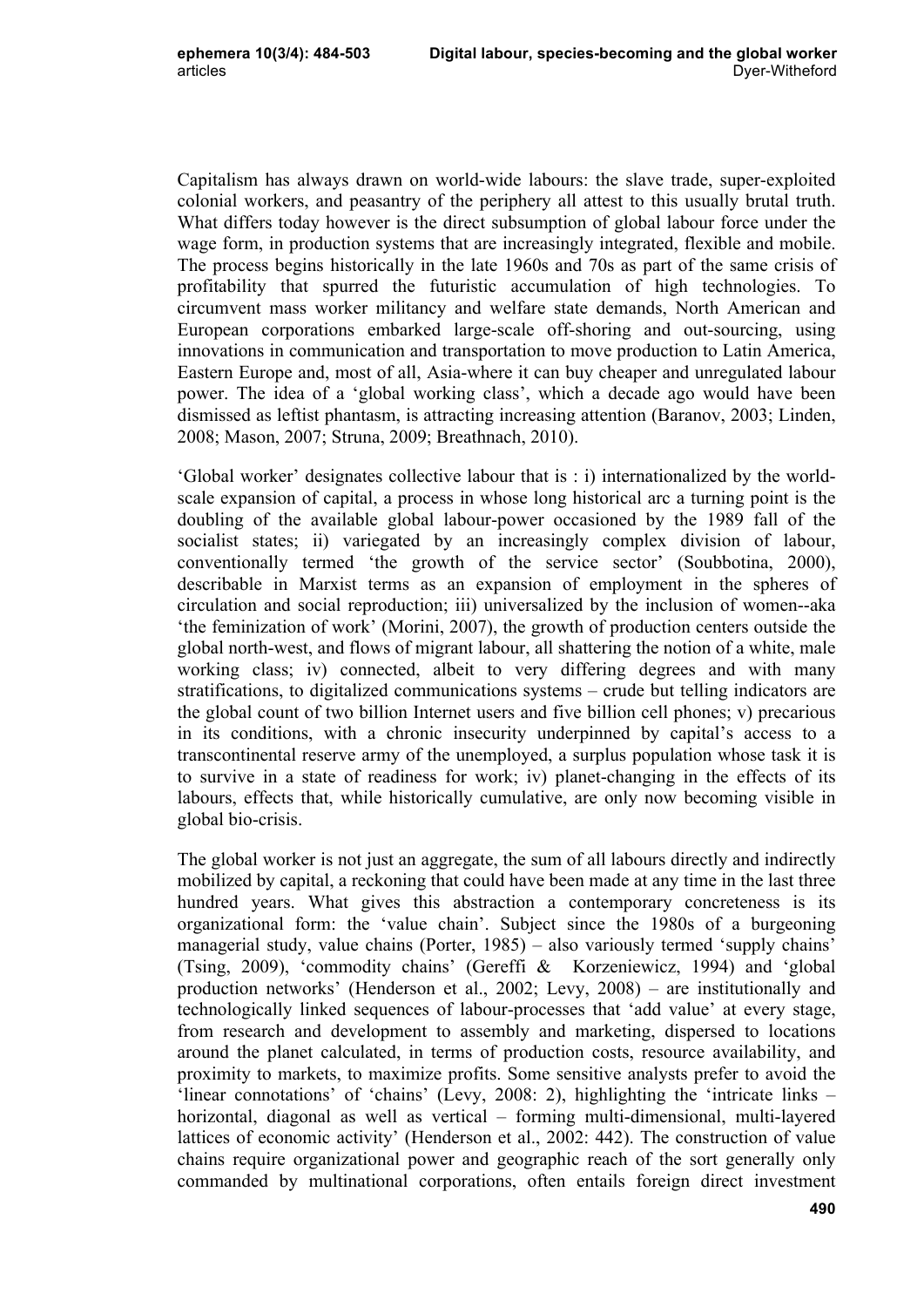(FDI), international trade agreements, and 'complex forms of governance at multiple levels' (Levy, 2008: 2). The value chain form is enabled by neoliberal globalization policies, and driven by the financialization of corporate practices in which 'need to meet capital market expectations and appease mutual fund managers' necessitates cutting costs and increasing efficiencies at every level (Levy, 2008: 35, citing Williams, 2000).

Digital technologies are a sine qua non for value chains, which depend on a telecommunications infrastructure to reduce the transaction costs of 'coordinating dispersed operations' and on software systems for 'modular production processes that rely on standards and routinized interfaces with suppliers and customers' (Levy, 2008:8). Equally important is the use of electronic communication to integrate transportation with systems of retail or business-to-business distribution: the icon of this 'the elevated significance of logistics' is the digitized Universal Product Code (Sealey, 2010: 28).

Conversely, however, value chains are necessary for digital technologies, which are produced in world-wide division of labour that links very different kinds of labour. The computer industry can be schematically divided into two main sectors: software and hardware. In the software sector, key areas such as business applications and digital games display a characteristic pattern where key creative design and engineering functions are located in high-end studio or campus ambiences in North America, Western European and Japan. Routinized programming is increasingly outsourced and off-shored to subcontracted enterprises, whether in Bangalore, Ho-Chi Minh City, Dublin or Budapest, where wages and working conditions are an order of magnitude lower. This value-adding logic also extends to the incorporation of 'free labour' (Terranova, 2000) through selective use of open-source programming initiatives or user-generated content, such as game mods. If one ignores the role of janitorial, cleaning and service staff, characteristically migrant, often female, who maintain the environments of programmers and designers working through the 'death marches' and 'crunch times' routinely demanded by the industry, much of this software work falls within the scope of 'immaterial labour' (Hardt & Negri, 2000: 290-294), even if with a very high degree of stratification.

Where the full scope of the labours necessary to a Microsoft, an Apple or Sony becomes apparent is, however, on the hardware side (Smith et al, 2006). Here again, the key design and prototyping for an Xbox, an iPad or iPod or a Playstation3 is likely to be done by high level engineers and architects. The semiconductors required, which a decade or so ago might have come from toxic chip fabrication lines, will today more likely be produced in highly automated Taiwanese plants. When one comes to the actually assembly of the devices, however, this will performed by in Central America, Eastern Europe, or – most probably – in Southern China, with its manufactories of silent, serried work, obligatory unofficial overtime and incessant industrial accidents: reports suggest as many as 40,000 fingers a year are lost in Pearl River factory lines, giving 'digital labour' a grim signification (Barboza, 2008). Beyond this, the role of manual labour in the making of computing devices plunges off into yet more abyssal directions–on one hand into the mining of columbine tantalite and other minerals indispensable to consumer electronics amidst the carnage of the Eastern Congo, and on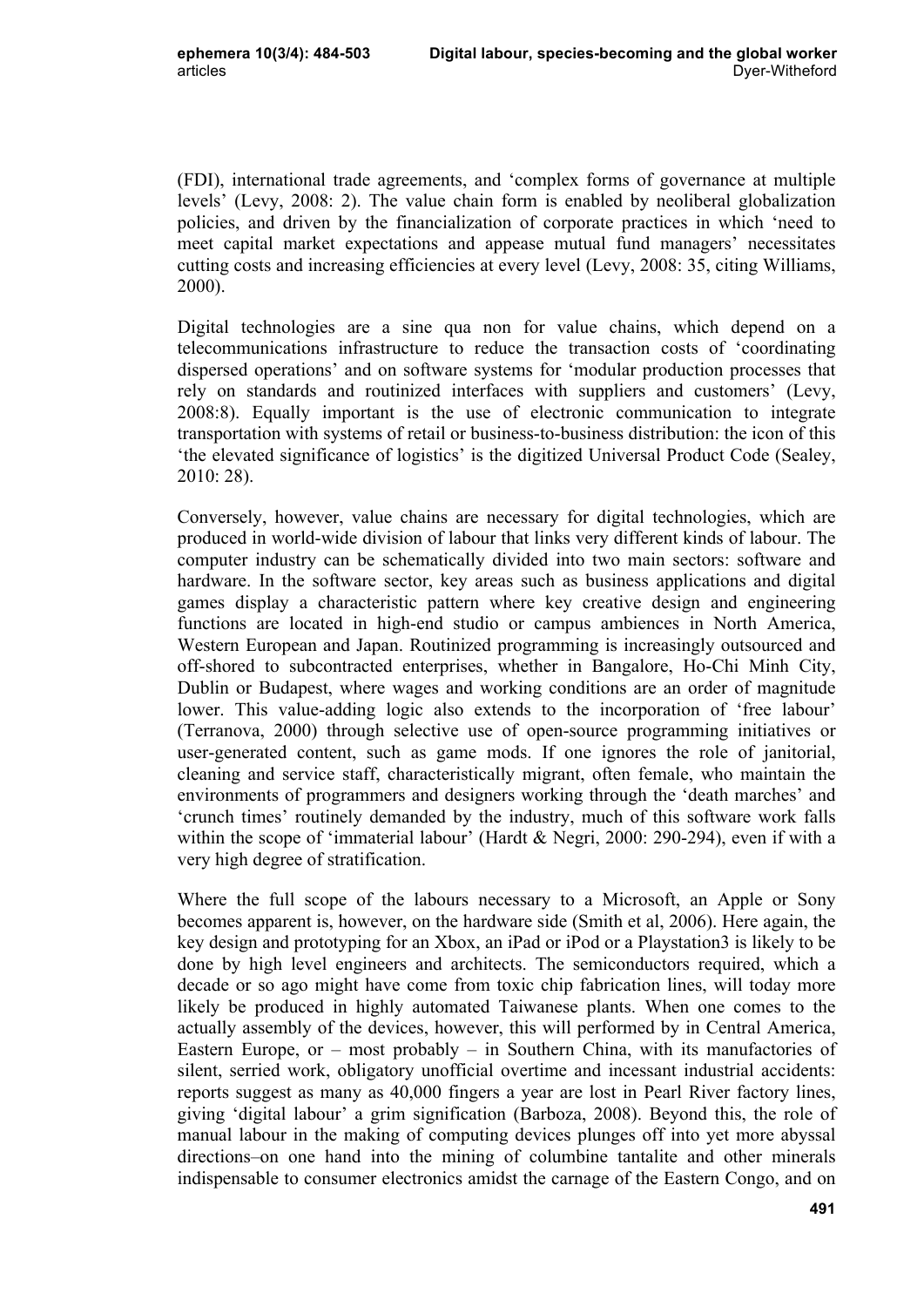the other to the toxic e-waste disposal sites of Asia and Africa where computers and game consoles go to die, in their expiration poisoning the workers who excavate their remains (Dyer-Witheford & de Peuter, 2009). The point here is not just that manual work continues to exist in a so-called digital age as some residual hold over; it is rather that the profitability of digital products depends on the incessant re-positing of cheap, degraded labour, so that new technoscience and human exhaustion accompany one another hand in hand.

Anna Tsing's (2009: 48) apparently portentous claim that analysis of supply chain capitalism is 'necessary to understand the dilemmas of the human condition today' is thus correct. Global capital unites humanity, then divides it again. Class is defined by who appropriates surplus value from whom. In the planet factory, command flows down the value chain, but value flows upward in an inverse cascade, from the one billion absolutely immiserated people living at the edge of malnutrition (the involuntary regulators of the price of labour power for the system as a whole), stopping at a series of intermediate plateau or shallow pools–the old and new industrial proletariat classbathes 'immaterial labour', and passes though a range of intermediate and contradictory positions (managers and technocrats) before ascending to condense in the bodies of a global ruling class. The process by which the rich live longer, in better health, with more beautiful bodies, sensory extensions and mobility now, in the age nanobots and immortality enzymes, promises to become a veritable plutocratic mutation.

# **Techno-finance**

In the Manuscripts, Marx's reflects on the supremacy of money in capitalist society: 'If money is the bond binding me to human life, binding society to me, binding me and nature and man, is not money the bond of all bonds?' Reflecting on the 'overturning and confounding of all human and natural qualities, the fraternization of impossibilities' made possible by finance, Marx writes that its 'divine power' lies in its character as humanity's 'estranged, alienating and self-disposing species nature'; money is 'the alienated ability of mankind'. Marx also metaphorically links money to the new technologies unleashed by industry, calling it 'the universal galvano-chemical power of society' (1964: 167-168). Today, the crisis of financialization shows not only that money has attained an ascendancy Marx could not dream of, but that its link to technological power has become literal.

In her study of the relation of technology to financial bubbles Carlotta Perez (2003) shows how, historically, successive waves of technological innovation have ignited frenzies of speculative activity, followed by spectacular crashes. Finance capital both buys shares in new technologies, and itself adopts them, using enhanced communication, from roads and canals to telegraph, to enlarge the scope, speed and complexity of its operations. These two processes were on display in the run up to the crash of 2008, with the technology in question being the computer network. The commercial exploitation of the Internet depended on speculative investment by technoscientifically oriented venture capital – the process that underlie the dot.com boom and bust of 2001.The subsequent, larger speculative financial bubble that burst in 2008 depended not only on the easy-money policies by which the US Federal Reserve sought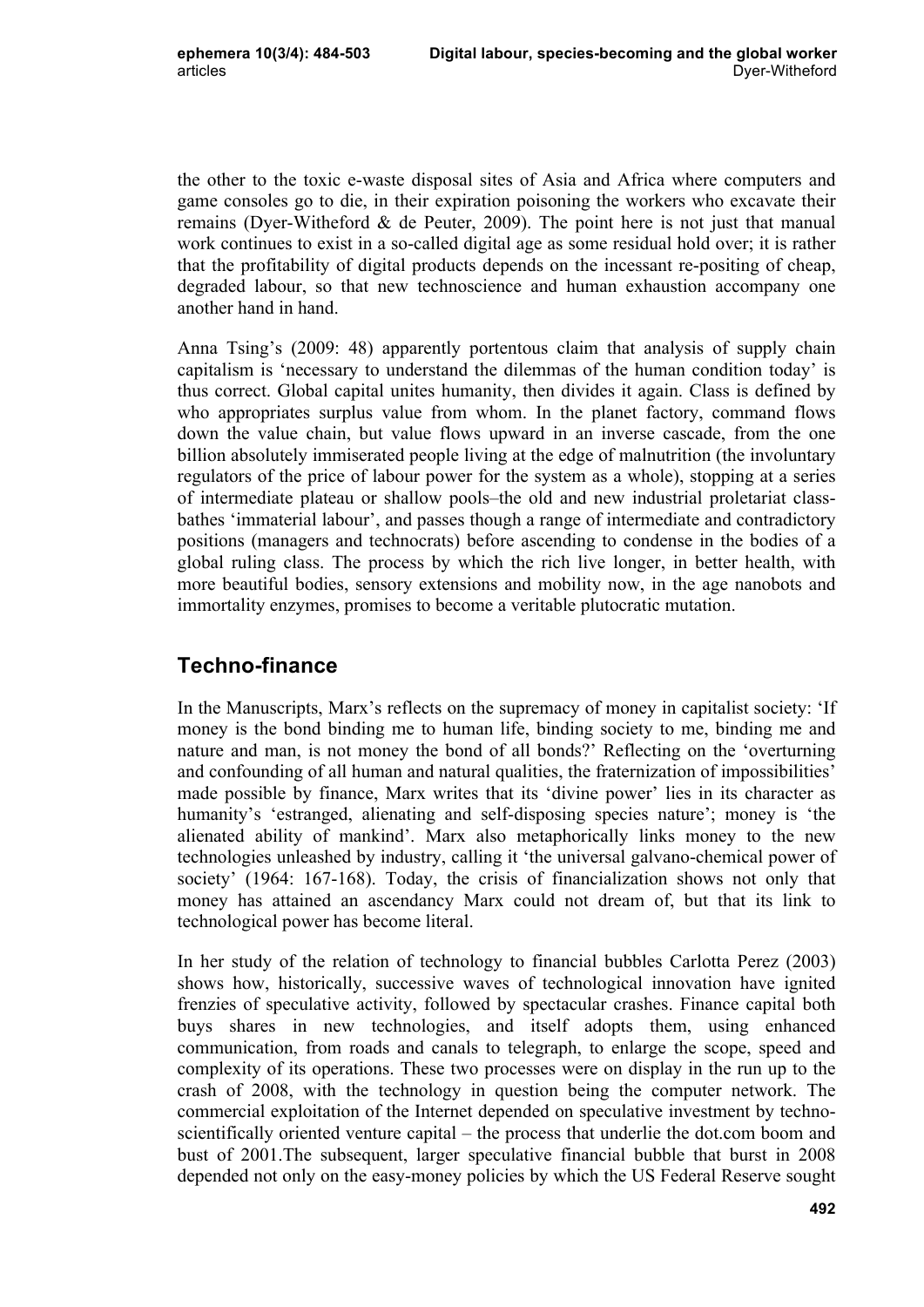to escape the consequences of that earlier crisis, but also on the cybernetic instruments finance capital had adopted. Though the crashes of 2001 and 2008 had different epicenters – one in stratospheric cyber-space, the other in all-too down to earth evictions and foreclosures – according to Perez they should be seen as two moments of a single episode (Perez, 2009).

The first electronic trading floor conversion was NASDAQ, the centre of the dot.com bust. But finances flows metamorphosis into digital form, from 'pits to bits', trading floors to networks, outcry to cyberspace, from frenzied hand signals to streams and screens of data, only really got under way in the 1990s, led by derivative markets trading in the complex financial instruments that would bring down the system a decade later (Gorham & Singh, 2009). What accelerated the process were both the diminishing cost of computers, and the availability of excess bandwidth created by the mile-uponmile of unused fiber optics left by the telecommunications crash that had followed the dot.com collapse. 'Dark fiber' provided the material infrastructure for the expansion of 'dark pools' of secret finance and shadow banking (Leinweber, 2009).

Marx went on from the Manuscripts to write in Volumes II and III of Capital about financial capital and the role credit in the crises of business cycle, but he could not have conceived the scale this enterprise would attain in the early  $21<sup>st</sup>$  century. In 2008 the derivatives market, valued at \$596 trillion, was reportedly worth three times more than all stock, bonds, and bank deposits in the world (Leibenluft, 2008). Behind this technofinancialization lay a deeper dynamic. The globalization capital embarked on the 1970s to escape the rigidities of trades union and welfare state claims at its core was largely successful: digitally-linked global value-chains ensured wage rates at the centre were held in check by the low wages in the new production zones. But this very success pushed down purchasing power to buy commodities, threatening a realization crisis. Financialization was a means of resolving these problems using two main instruments, credit and derivatives. Credit both created consumption, and, through interest, generated a new stream of revenue for financialized capital. Derivatives and other speculative instruments created a new market out of risk, enabling gambling on whether or not, and under what conditions, commodities, including money itself, would trade. Credit and speculation met in the sub-prime mortgage bonds that eventually brought the whole system down.

Financialization is an attempt by capital to jump out of its own skin, short its own circuit, and make money without having to go through the messy process of procuring labour and resources, combine them in production, make commodities and get them to market, but instead going directly from M (Money) to M' (more money). Several authors describe the derivatives market as 'meta-capital', capital commodifying its own operations, curving round recursively on itself, spiraling up to a higher level, a financial overworld (Bryan & Rafferty, 2006: 13). If this spiral of meta-capital originated in the realization crisis of low-wage globalization, digital communications provided its conditions of possibility. Financial markets now depend on dedicated, ultra-fast global networks, fully or semi-automated trading programs, and risk modeling programmed by the best and brightest of graduates in mathematics, physics, and computing science – the 'quants'. Algorithmic, high-frequency trading is necessary because of the speed at which risk-based transactions must be identified and executed, taking advantage of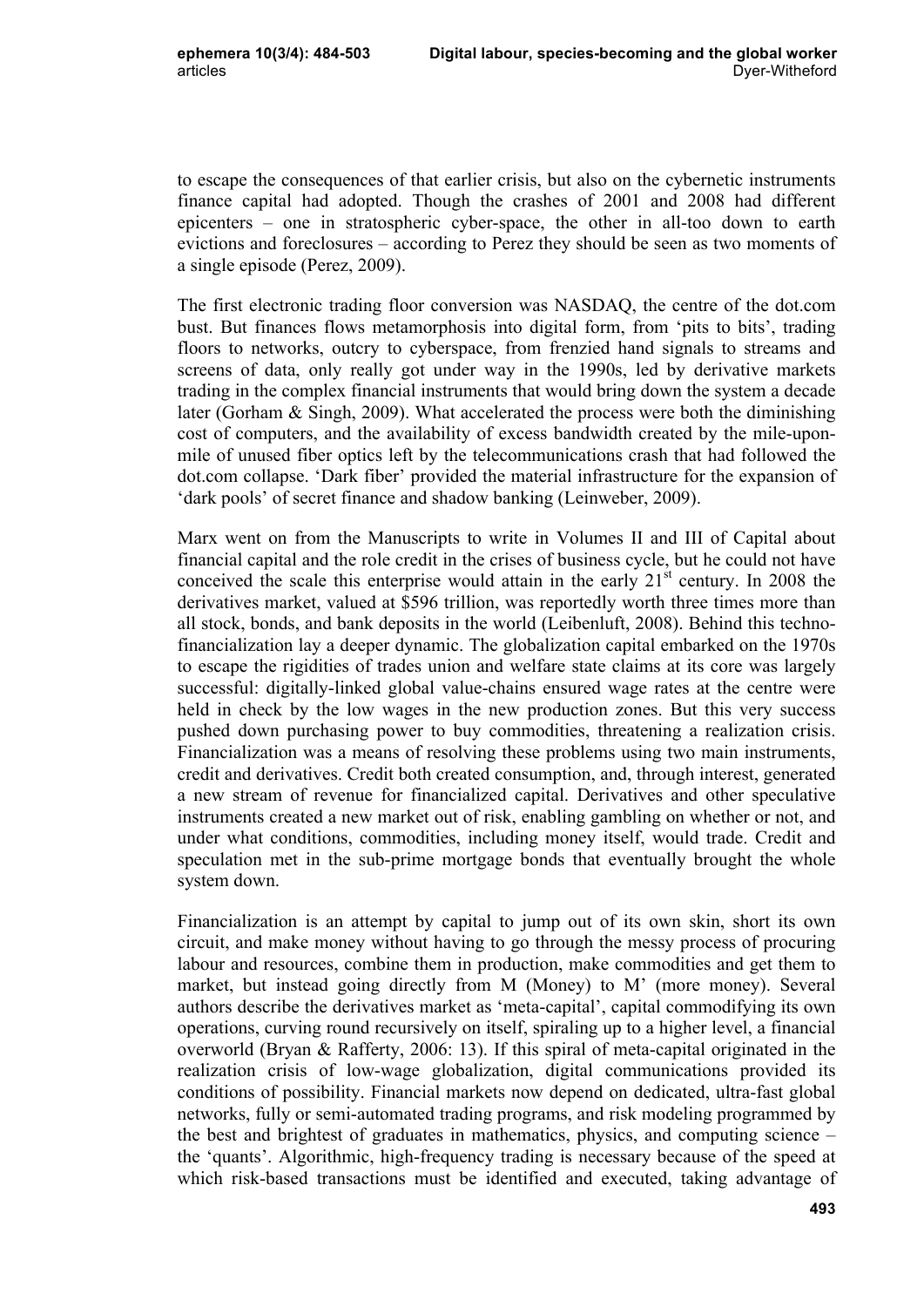arbitrage possibilities that exist for fractions of a second; stock exchanges build aircraftcarrier sized computing facilities adjacent to their main trading sites because the time lags of satellite uplinks is too long. Financial networks are second in sophistication only to the Pentagon's, and indeed borrow largely from military research. They are a prime site of experimentation for innovations in self-training artificial intelligences. The 'universal galvano-chemical power of society' has become the 'money grid' (Patterson, 2010: 119).

In the ultimate failure of this techno-financial grid we can see what the young Marx meant when he termed money 'the alienated ability of mankind'. The estimated cost of the global bail-out of financial capital tops seven trillion dollars. Alternative purposes to which this expenditure could have been directed include global poverty alleviation, health care, education, and environmental cleaning. Within the logic of capital, however, such projects are of less importance than saving banks. This, concretely, is what it means to say that, as money, humanity's 'species nature' becomes 'estranged, alienating and self-disposing'.

# **Singularity capitalism**

'In the end', Marx writes, 'an inhuman power rules over everything, including the capitalist himself' (1964: 156). The immediate manifestation of the alienation of species-becoming described in Manuscripts is the subjection of the worker to the rule of the factory master. Behind this, however is a deeper process in which the system of commodity exchange assumes an autonomy to which both worker and capitalist are subordinated. Today, however, there is visible a further stage, as this system generates micro-systems of control assembled from digital, genetic and mechanical components which approach a life of their own.

That capitalism favors the rise of the machines is recognized in classical Marxist theory as a secular tendency towards alteration in its 'organic composition' – that is, the ratio between 'constant capital' – buildings, raw materials, and, especially, machines, and 'variable' capital – living labour (Marx, 1977: 762). The long-term tendency of the capitalist system, driven by competition, is to raise the proportion of constant capital to variable capital. Though Marx had in mind mechanization at the point of production, it his argument can be extended to include technological means of speeding up circulation and reproduction. Since the direction is, broadly, an increase in the ratio of technology to humans, it might be better termed a rise in the inorganic composition of capital, a system whose metabolism grows increasingly machinic.

The organic composition of capital usually figures in complex debates about a declining rate of profit arising from the increasing proportion of constant to variable capital. This essay does not enter that discussion, (though the historical path it has sketched, from the crisis of the industrial factory to the creation of global workforce and financial meltdown does suggest that capital's resort to high technology brings it increasingly baroque and ramified economic problems). The point here, however, is that the rise in the organic composition of capital becomes a change in species-composition.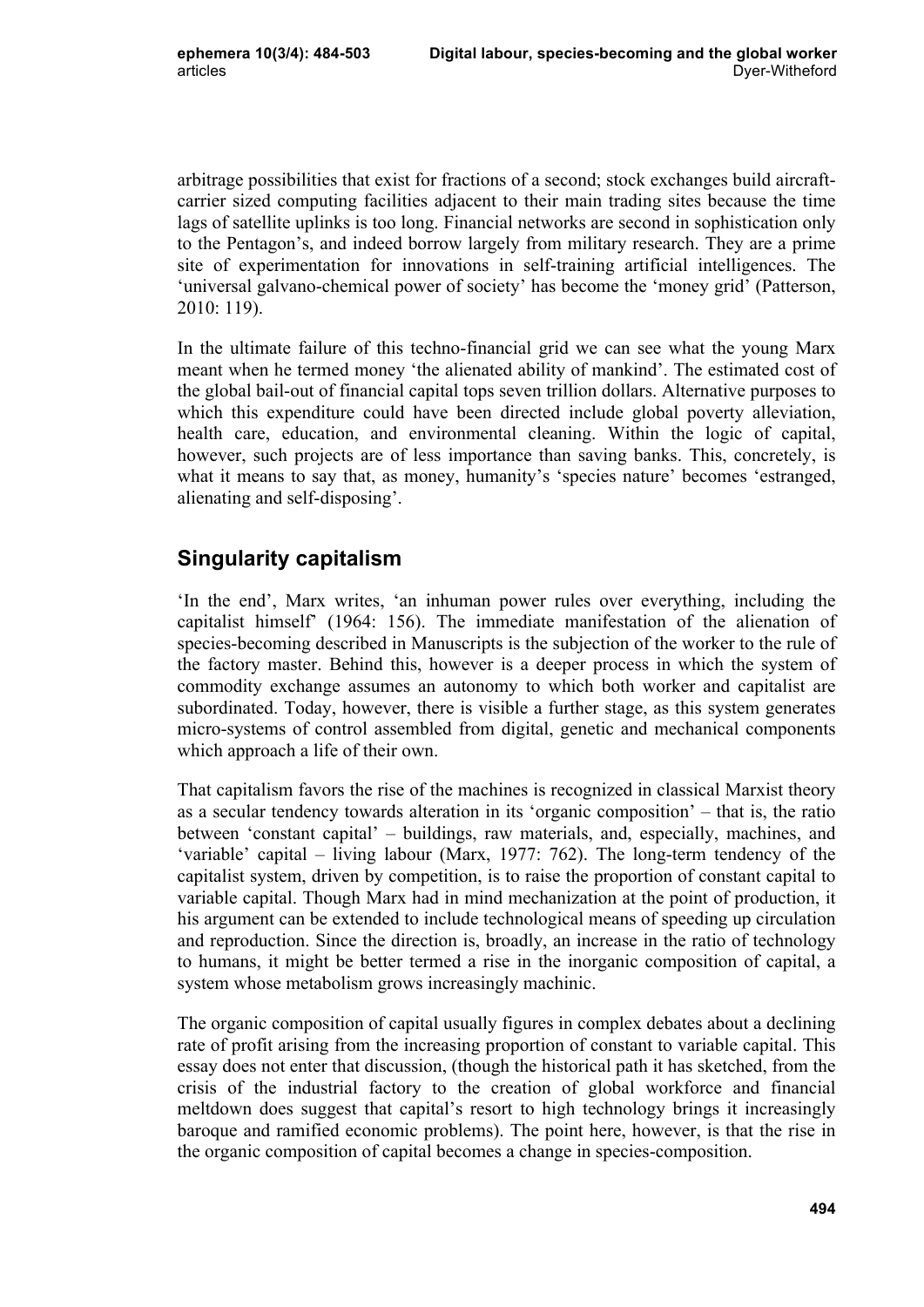In Marx's time the increase in C relative to  $V - a$ ka industrialization – drove a massive increase in the mechanical and built environment, the creation of a 'second nature' (Lukács, 1972: 19). This is now overlain by the 'third nature' (Wark, 1994: 86) of informational technologies which do not just increase the ratio of C to V but break down the distinctions between them in new forms of bio-technological and nanotechnological production, creating 'cyborgs' (Haraway, 1985), 'flesh machines' (Critical Art Ensemble, 1998), and 'cyber-carnal' composites (Papadopoulos et al., 2008: 132). This process works along two axes – on the one hand, the exploration, via molecular sciences and other life-sciences of the assembled, machinic, and hence engineer-able, basis of biological life; on the other, the construction – via computing science – of increasingly intelligent, and hence life-like, machines. At the point where these paths converge, changes in the organic composition of capital, driven by the imperatives of surplus extraction, becomes a transformation of species composition, in which the distinction between organic and inorganic is slowly collapsed into emergent entities shaped by the priorities of accumulation.

The momentum of capital thus eventually points to an attempt to break through the barriers posed to accumulation by the current form of the human, by generating a 'successor species'. This trajectory today does not lack for explicit ideologists: Hans Moravec (1990), patriarch for 'mind children' who will upload their consciousnesses into cybernetic entities; Ray Kurzweil (2006), proselytizer of a 'singularity' produced by human–AI fusion; Kevin Kelly (2010), celebrant of a self-determining 'technium', and a whole array of trans-humanists and extropians, many situated within the research centers of the high-technology industries. It is easy to ridicule these confident predictors of humanity's technological self-supersession – the 'rapture of the nerds' (McLeod, 2000: 115). But these millennial prophecies intersect too closely with the prosaic systemic demands for faster turn-over and more accurate weapons delivery to be safely ignored.

Marx's account of species-being is an affirmation of the dynamic capacity of humans to change themselves. But singularity capitalism promises such transformations to a few, denies any meaningful determination of the direction of the process and dictates that some step onto the train across the backs of others. Today's species transformations are fueled not just by the continuing labours of an industrial proletariat, building machines for its own replacement, but a new realm of bio-workers whose role is to provide the raw materials for the creation of alien life, for the fabrication of successor species: the organ sellers, surrogate mothers, experimental subjects of big pharma, plant and animal breeders dispossessed by corporate biopiracy, coltan miners, e-waste scavengers, and chip assemblers, the labourers of the singularity, whose destroyed lives feed the next mutation in life itself.

When the bio-rifts of neoliberalism make the masters of the planetary economy more and more literally alien from those they rule, no wonder archaic fundamentalisms are the reactive response. The Manuscripts identify two forms in which species-being is alienated: capital and religion (Marx, 1964: 111). As these two complicit alienations of species-being, futuristic capital and atavistic faith, twine around and turn on each other and on themselves in increasingly terrifying wars, all these species-altering forces converge in the one activity where Marx underestimated capital's transforming powers: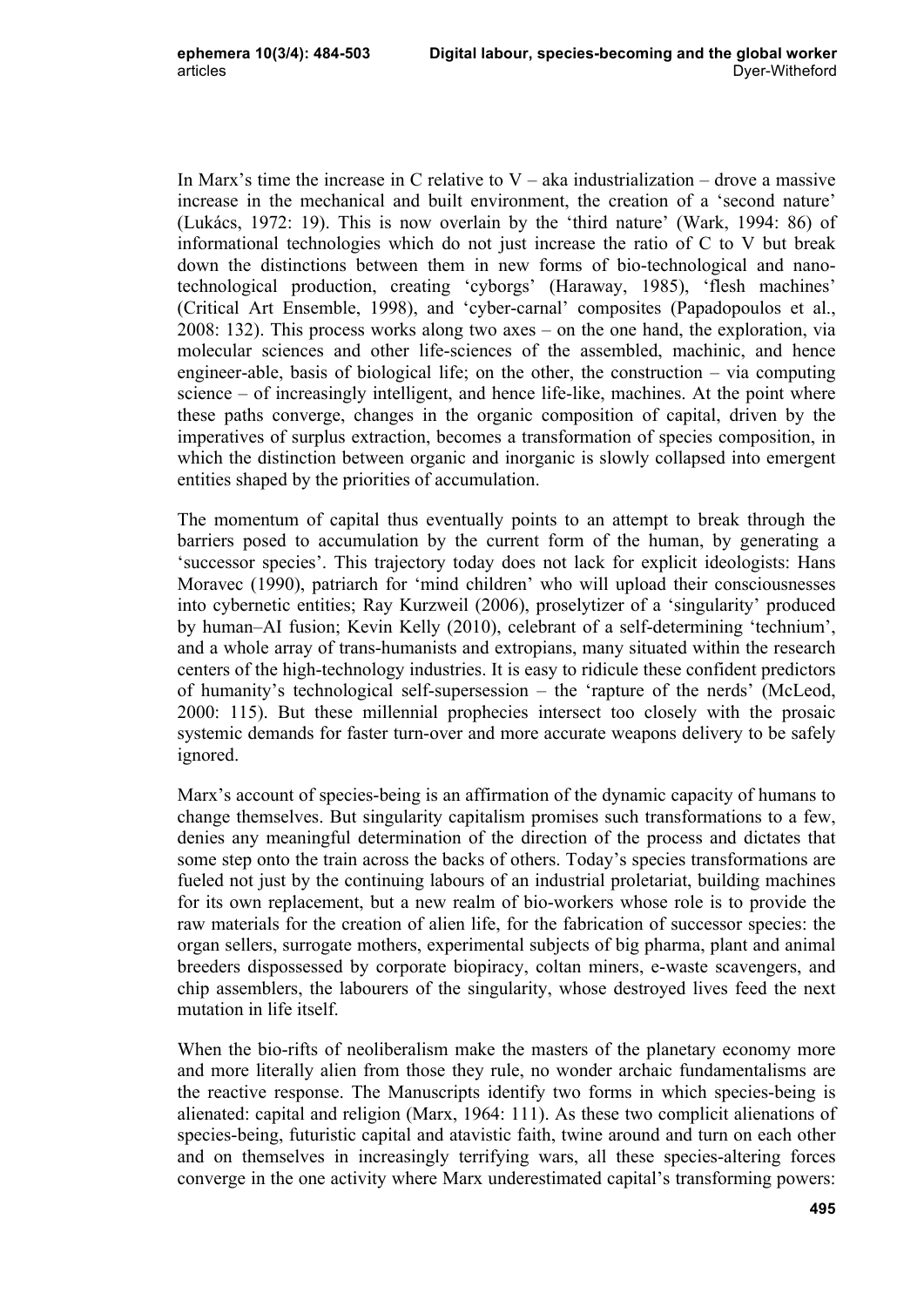the means of destruction. Today, the American armies operating in Iraq, Afghanistan and Pakistan are an allied force of humans and robots, with over 7,000 semi- or fullyself directed autonomous mechanical agents – robots drones and tanks, such as the Predator, the Reaper, and the Talon – conducting reconnaissance, disarming IEDs, identifying targets, launching attacks (Singer, 2009; Economist, 2010).

This post-humanized military apparatus has its own escalatory dynamic. The video output from Unmanned Autonomous Vehicles (UAVs) flying over the Iraq and Af-Pak theatres is so large that the combined total for the single year 2010 'would take one person four decades to watch.' That volume will increase as America deploys drones equipped with a new surveillance system, Gorgon Stare, that 'stitches together images from lots of cameras to provide live video of an area as big as a town,''with users zooming-in to look at 'whatever takes their interest: a particular house, say, or a car' (Economist, 2010). The answer to this looming information overload is the development of systems such as ALADDIN (Autonomous Learning Agents for Decentralized Data and Information Networks) being researched in a \$5 million collaboration between defense giant BAE and a consortium of British universities. This would allow automated agents to process the massive data streams flowing in from UAV observations, soldier-based sensors, satellite data, and other intelligence sources, and bargain or bid according to preset algorithms over what to do in battlefield situations. It is in the light of such experiments that we must now read the passages in the Manuscripts that speak of expropriated labour standing over and against the human as a force not only 'alien' but 'hostile' (Marx, 1964: 108).

# **A biocommunist prospectus**

Four years after the Manuscripts came the Manifesto. What can be said today about prospects for anti-capitalist reappropriation of the products of digital labour?

At the turn of the millennium, the advent of the planet factory generated a so-called anti-globalization movement that was, ironically, the first outburst of the global worker. Integral to that wave of activism was the lateral connection of struggles in the street convergences of summit activism, the meetings of the World Social Forum, and, especially, through digital communication. Altermondialisme was a movement of 'electronic fabrics of struggle' (Cleaver, 1994: 20), of digital civil disobedience (CAE, 1996) and virtual temporary autonomous zones (Bey, 1991). The Internet disseminated the example the Zapatistas, and after the Battle of Seattle Indymedia Centers spread summit activism.

The 'movement of movements' (Mertes et al., 2004) was also, however, a movement of many internal contradictions, both tactical and strategic: between social democrats and anti-capitalist, verticalists and horizontalists, violent and non-violent resisters. How, or if, these might have been resolved in time is impossible to tell. Anti-globalization was abruptly cut short by 9/11. The destruction of the Twin Towers revealed that the planet factory had bred problems deeper than most imagined – an armed, militant, profoundly reactionary counterforce. War on terror hijacked public attention, chilled activism, and redirected the remaining street-energies on opposing invasions.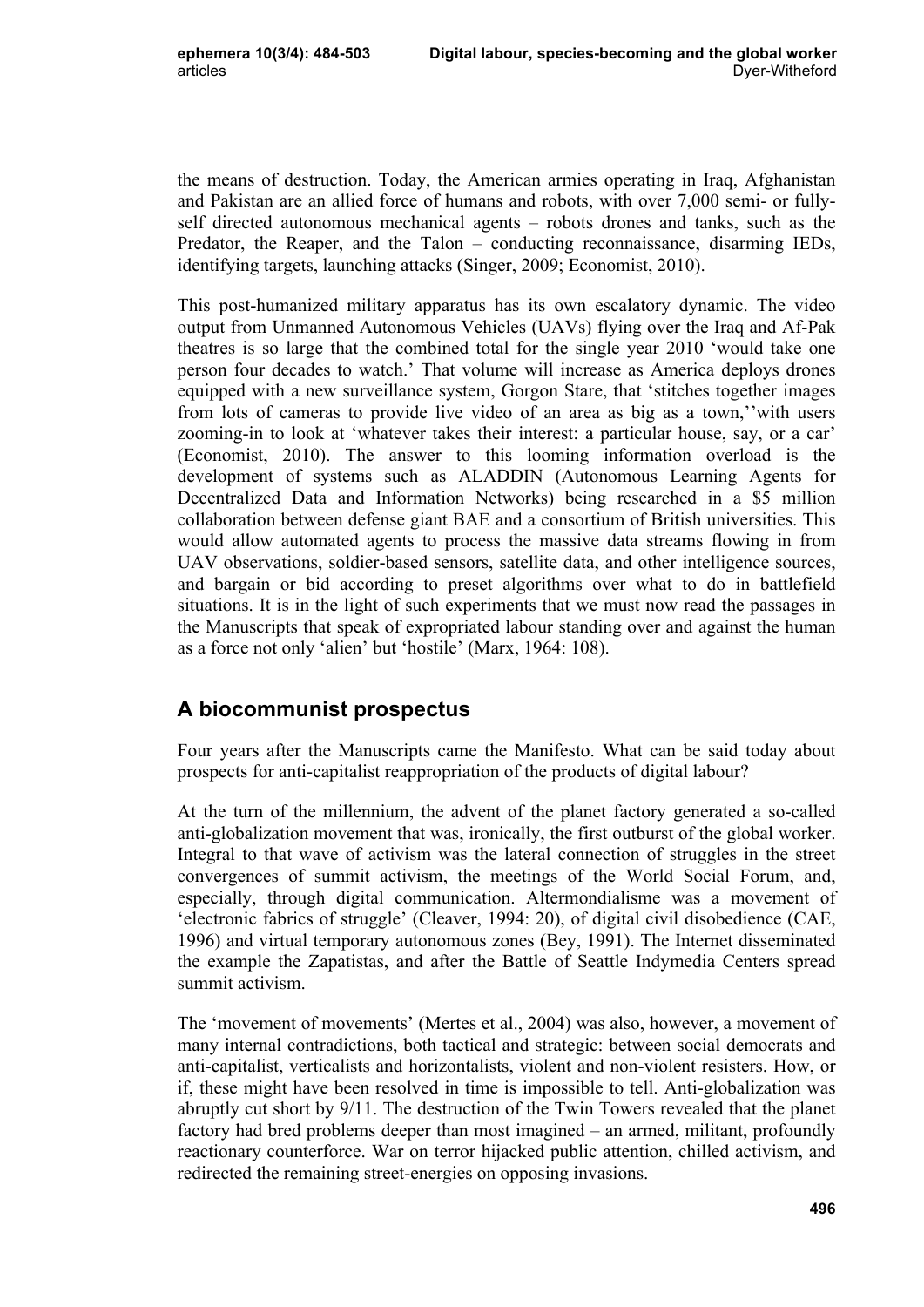Many activists have, however, suggested that, beyond internal division and imperial war, the counter-globalization movements had another problem – overreliance on the Net. Enchantment with the fast virtual coordination of summit demonstrations led to a neglect of long term organization. The Net speed that gave the movement of movement its élan also made it evanescent. This suggests a strange parallelism. If digital technology was part of finance capitalism's nemesis, leading it to attempt a bypass of material production by a leap to ephemeral forms, it might be that the global justice movement similarly attempted to short circuit the materiality by reliance on the virtual, so that at times there was more news about struggle than actual struggle – a circuit without nodes.

The brief window in which virtual culture seemed galvanized by dissident energies was, moreover, closing quickly. In the aftermath of the dot.com crash, digital capital was already finding ways to subsume network experimentation, absorbing many apparently subversive initiatives – creative commons, user-generated content, open source software – into 'Web 2.0' business models, so that virtual activism seemed lost amongst the simulacral forms of capital's real abstractions.

Thus when in 2007 financial capital suddenly started to auto-cannibalize itself, anticapitalist networks went silent. If in the US the disaster translated into Obama's electoral win, enlisting the digital acumen of many activists to party campaigning, this was an ambiguous victory. Crisis at the arcane heights of capitalist command, amongst networks indecipherable even to their owners, didn't present the same targets as the sitting-duck summits of the WTO. In addition, the very conditions that produced the meltdown incapacitated opposition to its consequences. This was not a crisis ignited by worker militancy, but the cardiac attack of a system struck down by its own victorious excess. The working class confronted the near collapse of the system in a state of demobilization, with union and social movement organization worn down by a quarter century of neoliberal attack, precariously employed, heavily indebted, and also speededup to a state of pathological exhaustion by 24/7 financial networks and digitalized value-chains. Because of the left's silence, opposition to corporate power travelled right, to tea parties and militias, filling the blogosphere with simultaneous denunciations of big government, bankers and black presidents in a toxic right wing populism. The momentum is not towards a re-compositionary circulation of struggle, but of a decompositionary antagonism of struggles, leading to, at best, a restoration of capitalist discipline, possibly to something worse.

Nonetheless, even in North America there is left resistance to the austerity regimes by which capital intends to pay for its crisis: anti-eviction movements, the 2009 wave of student occupations against university cutbacks; and, in Canada, an anti-G20 protest that resulted in the country's largest mass arrests ever. As the epicenter of the crisis travels towards the Euro-zone larger and longer-lasting mobilizations have appeared in Greece, France, Britain, Spain and Italy.

The question confronting all these efforts is whether, as the editorial collective of the journal Upping the Ante puts it, 'novel patterns of political affinity, practical activity and leadership – the building blocks of a new "we" – can emerge from the radical left as it currently exists' (Editors, 2010: 36). This search for a new organizational plateau is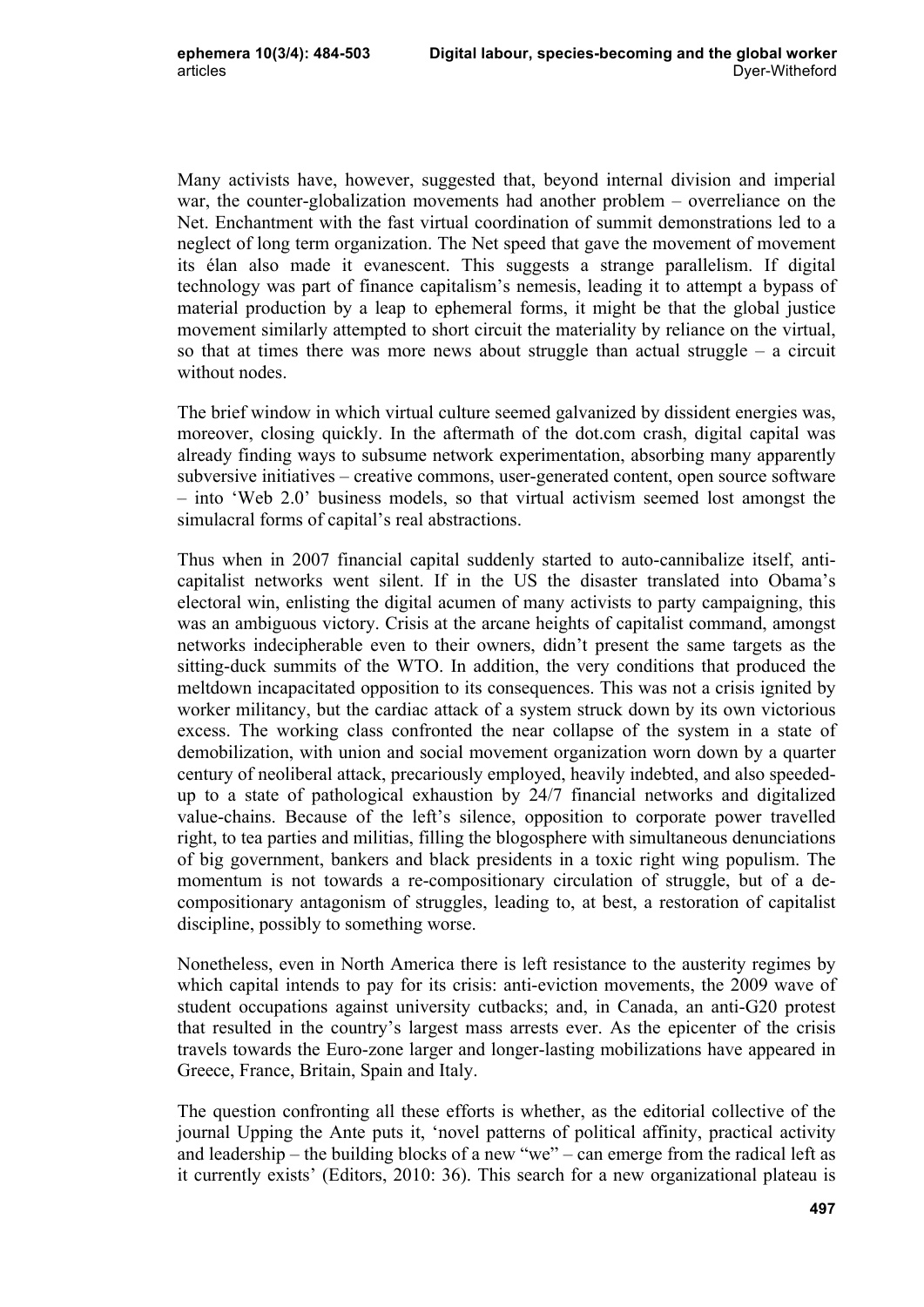so nascent and involves so many experiments, some from within older vanguard or trades unions traditions that have learned from horizontalism, others from younger activists who find rhizomes not everything they were cracked up to be, that generalization is almost inevitably premature.

One feature, however, seems to be the creation new physical spaces for aggregation, allowing a persistence and connection lost by overreliance on virtual communication. The people's assembly is a characteristic form. So too are what Tiqqun (2001) calls 'zones of offensive opacity', militant cells intentionally avoiding the surveillance and chatter of the virtual scene. At the same time, however, these resistances also practice sophisticated digital communication strategies, whether of organizing wild demonstrations, or more strategically in circulating news of struggles. It seems symbolic of this counter-offensive 'on all fronts' that the street battles with police of the British students protesting university cutbacks unfold almost simultaneously with the explosion of hacker activity around Wiki Leaks.

These new struggles are driven by anger and desperation very different from the relative optimism of the counter-globalization movement; they are the insurgencies of a generation for whom capital has, in so many dimensions, decreed 'no future.' Yet the question of a strategic objective is inescapable. David Harvey (2009) remarks that, in an era when all liberal and social democratic ameliorations have weakly prostrated themselves before the prime directives of finance capital, the question is not is another world possible, but 'is another communism possible?' Oppositional rebellions face a 'double blockage' because 'the lack of an alternative vision prevents the formation of an oppositional movement, while the absence of such a movement precludes the articulation of an alternative' (Harvey, 2010: 227).

Can one start to think a communism adequate to the era of climate change, synthetic biologies and global networks? The gamble of Marxism is that liberation lies through, not prior to, alienation: there is no way home, only the capture of the strange planet to which the global worker has been abducted. A politics against the fourth alienation, the alienation of species-becoming, will have to produce a post-capitalism order as different from industrial socialism as industrial socialism was from the agrarian commune, an intensification of tendencies to socialization implicit in the new forces of production and destruction – something we might call a biocommunism

Powerful technology-systems produce large-scale effects rationally incommensurate with private ownership and market allocation. These effects are both constructive and destructive. They include both catastrophic ecological hazards and the productivity necessary for large sectors of the global populations to emerge from chronic immiseration. Confronting this contradiction, socialist progressivism and romantic primitivism alike appear hopelessly linear and one-sided. A diagonal approach that puts to the front the question of the social form within which technologies are produced and deployed is required.

The autonomist tradition inverted the concept of the organic composition of capital to produce the concept of class composition: the technical composition of the class, the labour process in which it was involved, became the basis for a political composition, a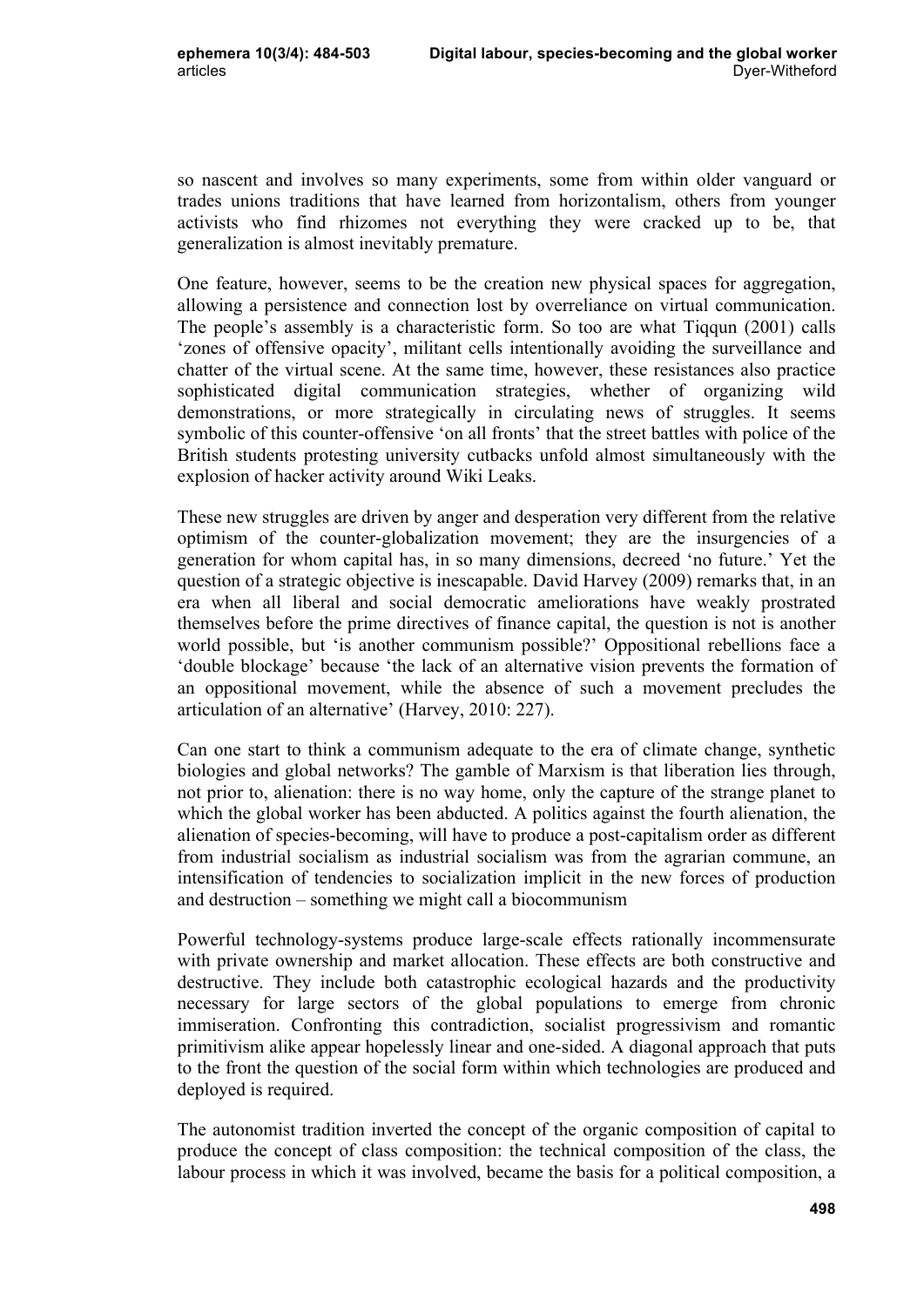capacity to become a counter-power against capitalist command. Extending this line of thought, perhaps we can say that the objective of political struggle is to replace organic composition of capital with the organic composition of the communal, in which decisions of resource allocation and investment are determined in a collective and democratic fashion.

In such a composition, the creations of digital labour could have at least three important roles. First, productivity increases from computerization could be translated, not into profits, but into resources, not just of goods but of time, allowing collective participation in decision making. Second, 'open source' circulation of knowledge and inventions would be an important element of new forms of cooperative production. Third, networks would be part of the architecture of an infrastructure of distributed democratic planning and debate of the difficult questions a biocommunist society would face: slowing or mitigating climate change, the role of genetic engineering outside corporate ownership, and, recursively, the level of virtualization that is commensurate with collective democratic planning. As Marx (1977: 447) put it, in one of his very few allusions to Gattungswesen in his later writings, 'when the worker cooperates in a planned way with others, he strips off the fetters of his individuality, and develops the capabilities of his species'.

Economic crisis is colliding with climate chaos, ecological exhaustion, energy depletion and emergent challenges to a fiscally bankrupt but militarily dominant imperial hegemon. To foresee cataclysmic instabilities ahead is neither pessimistic nor optimistic, but a historically-informed extrapolation from current tendencies. In this context, it becomes realistic to consider the cycle of university rebellions now traversing Europe, the pulsing of industrial revolt in Southern China, the climate change assemblies of the farmers and miners of Bolivia and the migrant worker movements raging from Phoenix to Marseilles as anticipations of larger tumults to come.

As this essay undergoes final revision, the contending potentials of planetary labour under digital conditions have become dramatically visible in the popular revolts sweeping North Africa and the Middle East, revolts whose main antagonists are dictatorial and kleptocratic client regimes of global capital. On the one hand, the ignition of these uprisings--one of whose immediate catalysts was the Wikileaks exposure of the corruption of the Tunisian regime--and their rapid circulation, via satellite television, mobile phone, and social media networks, testify to how contemporary means of communication can, despite censorship and black-out, abruptly burst apart the limits on thought, speech and action imposed by the dominant order. On the other, however, the insurgents who fought out against security forces in streets and squares with stones, sticks and small arms, in the most brutally immediate combat, are a defiant, collective self- assertion by subjects who have been *excluded* from the benefits of the so-called information economy. They are an eruption of populations consigned by the world market to the margins of high-technology development, to labour at its ignored material base, in oil fields and gas pipelines, mines, waste sites and farms. They are consigned to a reserve army of the un- and under-employed, suffering gyrations in food prices dictated by climate change and financial speculation in an immiseration from which migration offers the only escape. Western media have focused on the first part of this equation–the undeniable importance of computer networks–for the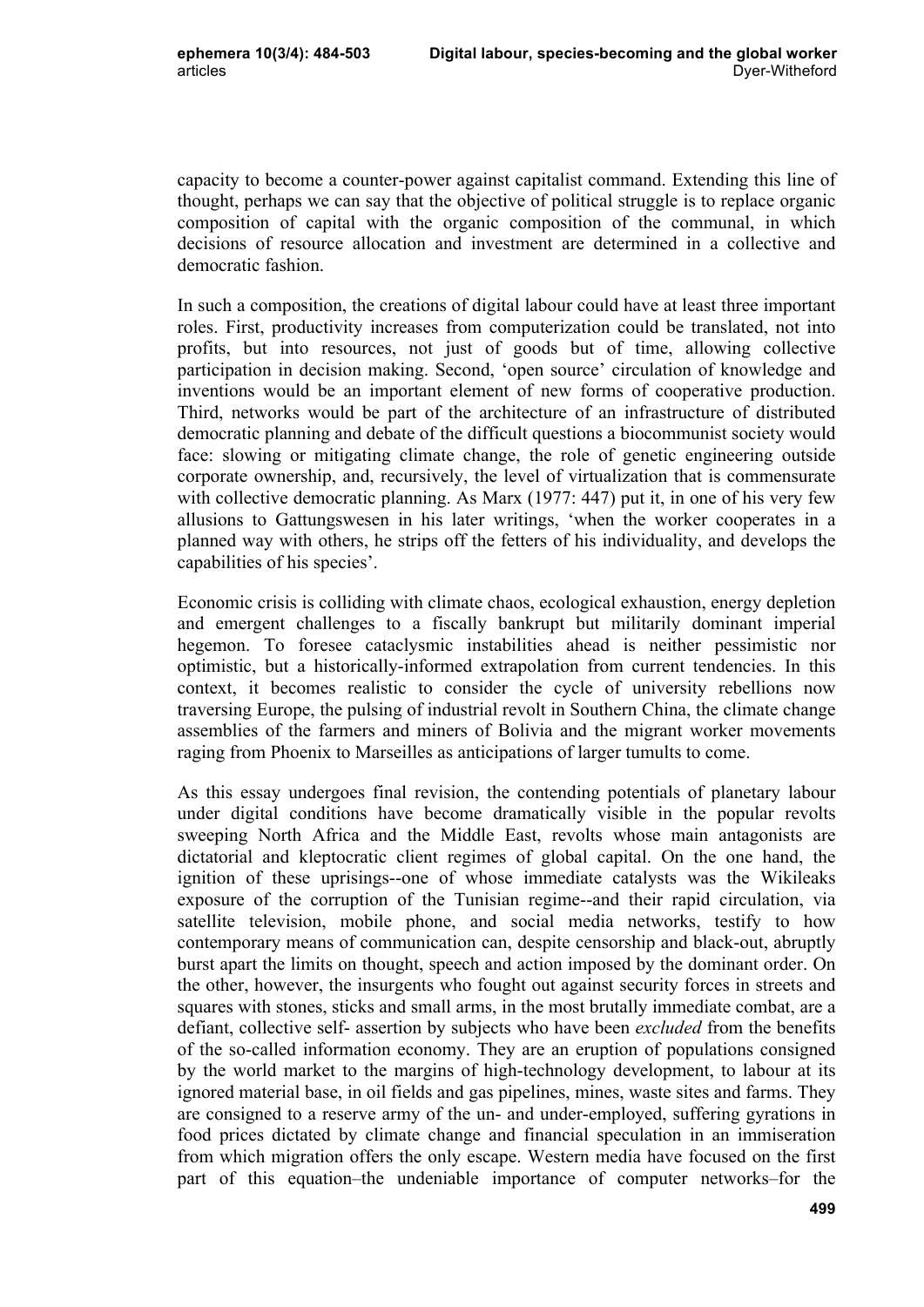uprisings; but in doing so they have created a narrative that not only focuses on the most affluent elements in the insurgent movements, but also complacently affirms the merits of market-driven technological progress. What such narratives underplay is the second, crucial, aspect of the uprisings, namely the explosive stockpile of equally market-driven unemployment, exploitation and inequality–that is to say, of class conflict--that underlies the revolts.

Regardless of their outcome, whether catastrophic, compromised or victorious in unimaginably experimental ways, these uprisings have already returned to the political horizon possibilities of radical self-organization that have in so many places been banished for a generation. They are revolutions detonated by the meeting of extraordinary high technological development and extreme inequality, a contradiction that defines the condition of the global worker, and whose resolution will determine the trajectory of human species-becoming. In such struggles, the future of the 'actual living species' (Marx, 1964: 112) will depend on the level of biocommunist organization.

#### **references**

- Althusser, L. (1969) *For Marx*. London: Penguin.
- Althusser, L. (2003) *The humanist controversy and other writings*. London, Verso.
- Barboza, D. (2008) 'In Chinese factories, lost fingers and low pay', *New York Times*, January 5.
- Baronov, D. (2003) 'Reconceptualizing the global working-class', paper presented at the American Sociological Association, Atlanta, GA, August 16. [http://www.allacademic.com/meta/p107998\_index.html]
- Bey, H. (1991) *T.A.Z. the Temporary Autonomous Zone, ontological anarchy, poetic terrorism*. New York: Autonomedia.
- Breathnach, C. (2010) 'Mapping the global working class', paper presented at the Historical Materialism conference, *Crisis and Critique*, London, School of African and Oriental Studies, November 14.
- Bryan, D. and M. Rafferty (2006) *Capitalism with derivatives: A political economy of financial derivatives, capital and class*. New York: Palgrave.
- Cleaver, H. (1994) 'The Chiapas uprising', *Studies in Political Economy*, 44: 15-24.
- Cooper, M. (2008) *Life as surplus: Biotechnology & capitalism in the neoliberal era*. Seattle: University of Washington.
- Critical Art Ensemble (CAE) (1996) *Electronic civil disobedience*. New York: Autonomedia.
- Critical Art Ensemble (CAE) (1998) *Flesh machine: Cyborgs, designer babies, eugenic consciousness*. New York: Autonomedia.
- Davis, M. (2008) 'Humanity's melt down', June 26. [http://www.countercurrents.org/davis260608.htm]
- Dyer-Witheford, N., and G. de Peuter (2009) *Games of empire: Global capitalism and video games*. Minneapolis: University of Minnesota.
- *The Economist* (2010) 'Artificial intelligence: No command, and control', November 25.
- Editors (2010) 'With eyes wide open: Notes on crisis and resistance today', *Upping the Anti*, 10: 27-40.
- Edwards, P. (1997) *The closed world: Computers and the politics of discourse in cold war America*. Cambridge, MA: MIT Press.
- Foucault, M. (1984) *The history of sexuality: An introduction*. London: Harmondsworth.
- Gereffi, G., J. Humphrey, and T. Sturgeon (2005) 'The governance of global value chains', *Review of International Political Economy*, 12(1): 78-104.
- Gereffi, G. and F. Stacey (2009) 'Value chain governance', Briefing paper on globalization, and competitiveness, Duke University.

[http://www.microlinks.org/ev.php?ID=35948\_201&ID2=DO\_TOPIC]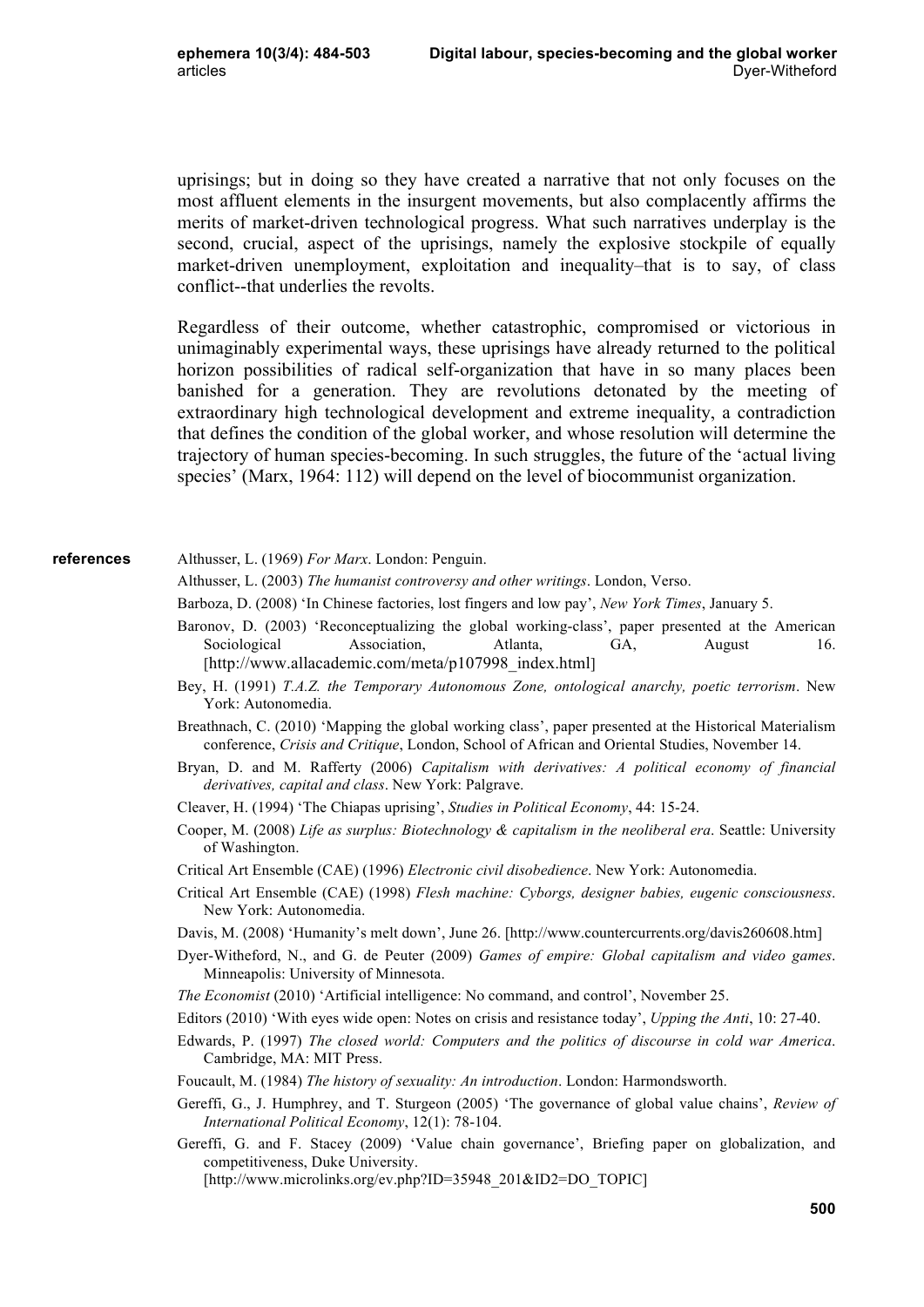- Gereffi, G. and M. Korzeniewicz (eds.) (1994) *Commodity chains and global capitalism*. Westport, CT: Greenwood Press.
- Gorham, M. and N. Singh (2009) *Electronic exchanges: The global transformation from pits to bits*. New York: Elsevier Science.
- Haraway, D. (1985) 'Manifesto for cyborgs: Science, technology, and socialist feminism in the 1980s', *Socialist review*, 80: 65-108.
- Haraway, D. (2008) *When species meet*. Minneapolis: University of Minnesota.
- Hardt, M, and A. Negri (2000). *Empire*. Cambridge, MA: Harvard University Press.
- Harvey, D. (2000) *Spaces of hope*. Edinburgh: Edinburgh University Press.
- Harvey, D. (2009) 'Opening speech at the Urban Reform Tent', January 29, 2009, World Social Forum, Belem'. [http://www.reclaiming-spaces.org/crisis/archives/245]
- Harvey, D. (2010) *The enigma of capital and the crises of capital*. Oxford: Oxford University Press.
- Hayles, K. (1999) *How we became posthuman: Virtual bodies in cybernetics, literature and informatics*. Chicago: University of Chicago.
- Henderson, J., P. Dickens, M. Hess. N. Coe. and H. Yeung (2002) 'Global production networks and the analysis of economic development', *Review of International Political Economy*, 9: 436-464.
- Herper, M. (2007) 'BP's biotech bet', Forbes.com, July 3. [http://www.forbes.com/2007/07/03/bpgenomics-energy-biz-sci-cx-mh\_0703green\_bp.html]
- Kelly, K. (2010) *What technology wants*. New York: Viking.
- Kurzweil, R. (2006) *The singularity is near: When humans transcend biology*. New York: Penguin.
- Leibenluft, J. (2008) '\$596 Trillion! How can the derivatives market be worth more than the world's total financial assets?' 15 October. [http://www.slate.com/id/2202263/]
- Leinweber, D. J. (2009) *Nerds on Wall Street: Math, machines and wired markets*. New York: Wiley.
- Levy, D. L. (2008) 'Political contestation in global production networks', *Academy of Management Review*, 33(4): 943-963.
- Linden, M. (2008) *Workers of the world: Essays toward a global labor history*. Boston: Brill.
- Loeppky, R. (2005) *Encoding capital: The political economy of the Human Genome Project*. London: Routledge.
- Lukács, G. (1972) *History and class consciousness: Studies in Marxist dialectics*. Cambridge, MA: MIT Press.
- Lukács, G. (1978) *Toward the ontology of social being: Marx's basic ontological principles*. London: Merlin Press.
- Luthje, B. (2006) 'The Changing map of global electronics: Networks of mass production in the new economy', in T. Smith, D.A. Sonnenfeld and D.N. Pellow (eds.) *Challenging the chip*. Philadelphia: Temple University.
- Macleod, K. (2000) *The Cassini division*. New York: Tor.
- Marcuse, H. (1972) 'The Foundation of historical materialism', in *Studies in Critical Philosophy*. Boston: Beacon Press.
- Marx, K. (1964) *The economic and philosophical manuscripts of 1844*, D. Struk (ed.), trans. Martin Milligan. New York: International Publishers.
- Marx, K. (1973) *Grundrisse. Foundations of the critique of political economy*, trans. M. Nicolaus, New York: Vintage Books.
- Marx, K. (1977) *Capital: A critique of political economy, Volume 1*, trans. B. Fowkes, New York: Penguin.
- Marx, K. (1981) *Capital: A critique of political economy, Volume 3*, trans. B. Fowkes. New York: Penguin.
- Mason, P. (2007) *Live working or die fighting: How the working class went global*. London: Harvill Secker.
- Mertes, T., W.F. Bello, B. Cassen, and J. Bove (eds.) (2004) *A movement of movements: Is another world really possible?* London: Verso.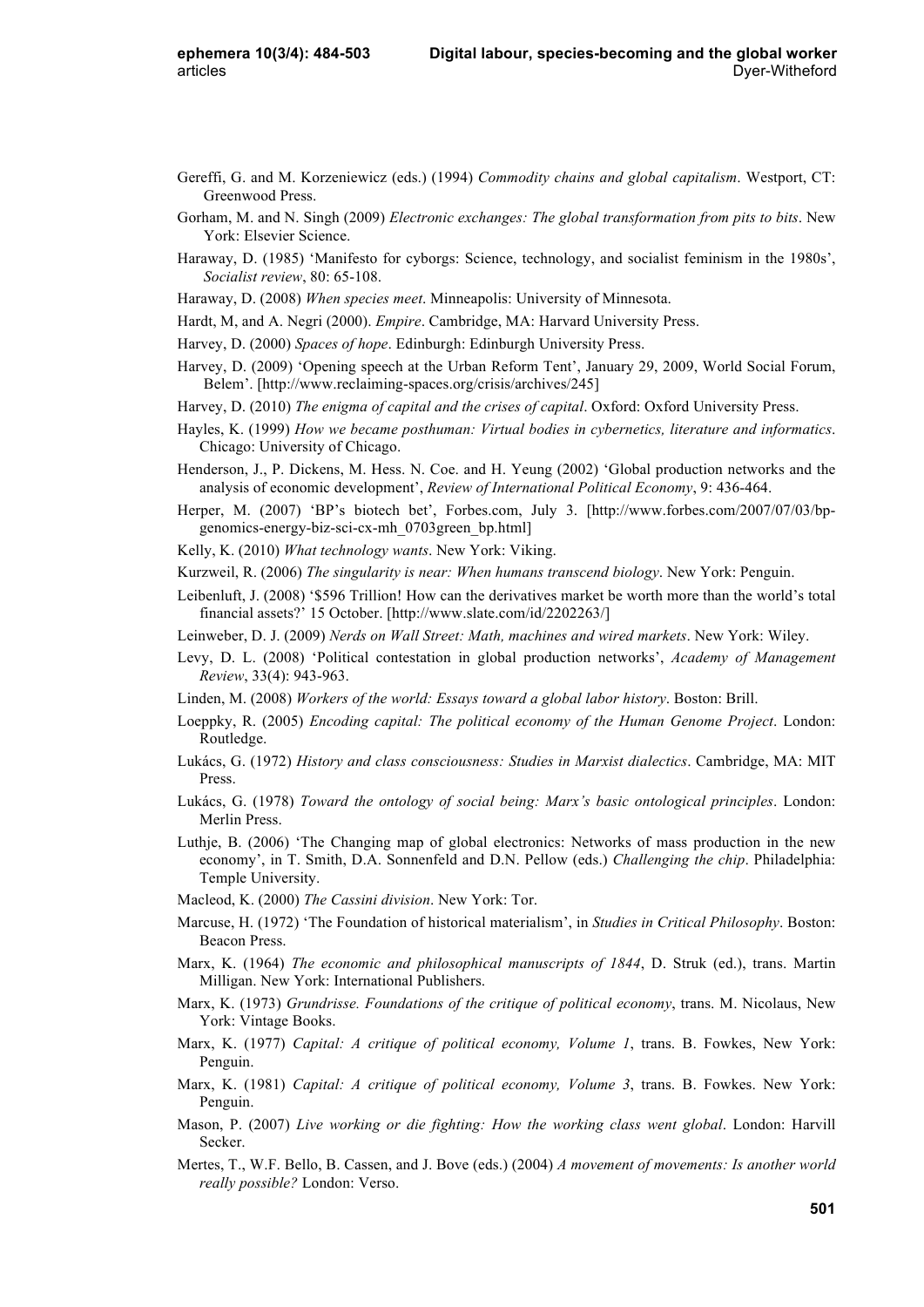- Moravec, H. P. (1990) *Mind children: The future of robot and human intelligence*. Cambridge, MA: Harvard University Press.
- Morini, C. (2007) 'The feminization of labour in cognitive capitalism', *Feminist Review*, 87**:** 40–59
- Ollman, B. (1971) *Alienation: Marx's concept of man in capitalist society*. Cambridge: Cambridge University Press.
- Papadopoulos, D., N. Stephenson, and V. Tsianos (2008*) Escape routes: Control and subversion in the 21st century*. London: Pluto.
- Patterson, S. (2010) *The quants: How a new breed of math whizzes conquered Wall Street and nearly destroyed it*. New York: Crown Business.
- Perez, C. (2003*) Technological revolutions and financial capital: The dynamics of bubbles and golden ages.* New York: Edward Elgar.
- Perez, C. (2009) 'The double bubble at the turn of the century: technological roots and structural implications', *Cambridge Journal of Economics*, 33: 779-805.
- Porter, M. E. (1985) *Competitive advantage: Creating and sustaining superior performance*. New York: Free Press.
- Rajan, K. S. (2005) *Biocapital: The constitution of postgenomic life*. Durham: Duke University Press.
- Read, J. (2003) *The micro-politics of capital: Marx and the prehistory of the present*. New York: New York State University Press.
- Sealey, R. (2010) 'Logistics workers and global logistics: The heavy lifters of globalisation', *Work Organisation, Labour & Globalisation*, 4 (2): 25-38.
- Shreeve, J. (2004) *The genome war: How Craig Venter tried to capture the code of life and save the world*. New York: Knopf.
- Singer, P. W. (2009) *Wired for war: The robotics revolution and 21st century conflict*. New York: Penguin.
- Singer, P. (2010) 'A tool for redesigning life itself', *The Globe and Mail*, June 15.
- Smith, T., D.A. Sonnenfeld and D.N. Pellow (eds.) (2006) *Challenging the chip*. Philadelphia: Temple University Press.
- Soubbotina, T., with K.A. Sheram (2000) *Beyond development: Meeting the challenges of global development*. Washington, D.C.: The World Bank.
- Spivak, G. C. (1999) *A critique of postcolonial reason: Toward a history of the vanishing present*. Cambridge, MA: Harvard University Press.
- Struna, J. (2009) 'Toward a theory of global proletarian fractions', *Perspectives on Global Development and Yechnology*, 8(2/3): 230-260.
- Spufford, F. (2004) *The backroom boys: The secret return of the British boffin*. London: Faber & Faber.
- Suarez-Villa, L. (2009) *Technocapitalism: A critical perspective on technological innovation and corporatism*. Philadelphia: Temple University Press.
- Tedman, G. (2004) 'Marx's 1844 manuscripts as a work of art: A hypertextual reinterpretation', *Rethinking Marxism*, 16(4): 427-441.
- Terranova, T. (2000) 'Free labor: Producing culture for the digital economy', *Social Text* 63, 18(2): 33- 58.
- Thacker, E. (2005) *The global genome: Biotechnology, politics, and culture*. Cambridge, MA: MIT Press.
- Tiqqun. (2001) 'The cybernetic hypothesis.' Tiqqun, 2. [http://theanarchistlibrary.org/HTML/ Tiqqun\_\_The\_Cybernetic\_Hypothesis.html]
- Tsing, A. (2009) 'Supply Chains and the Human Condition,' *Rethinking Marxism*, 12(2): 148-176.
- Virno, P. (2004) *A grammar of the multitude*. New York: Semiotext(e).

Wark, M. (1994) *Virtual geography: Living with global media events*. Indiana: Indiana University Press. Williams, K. (2000) 'From shareholder value to present-day capitalism', *Economy and Society*, 29: 1-12.